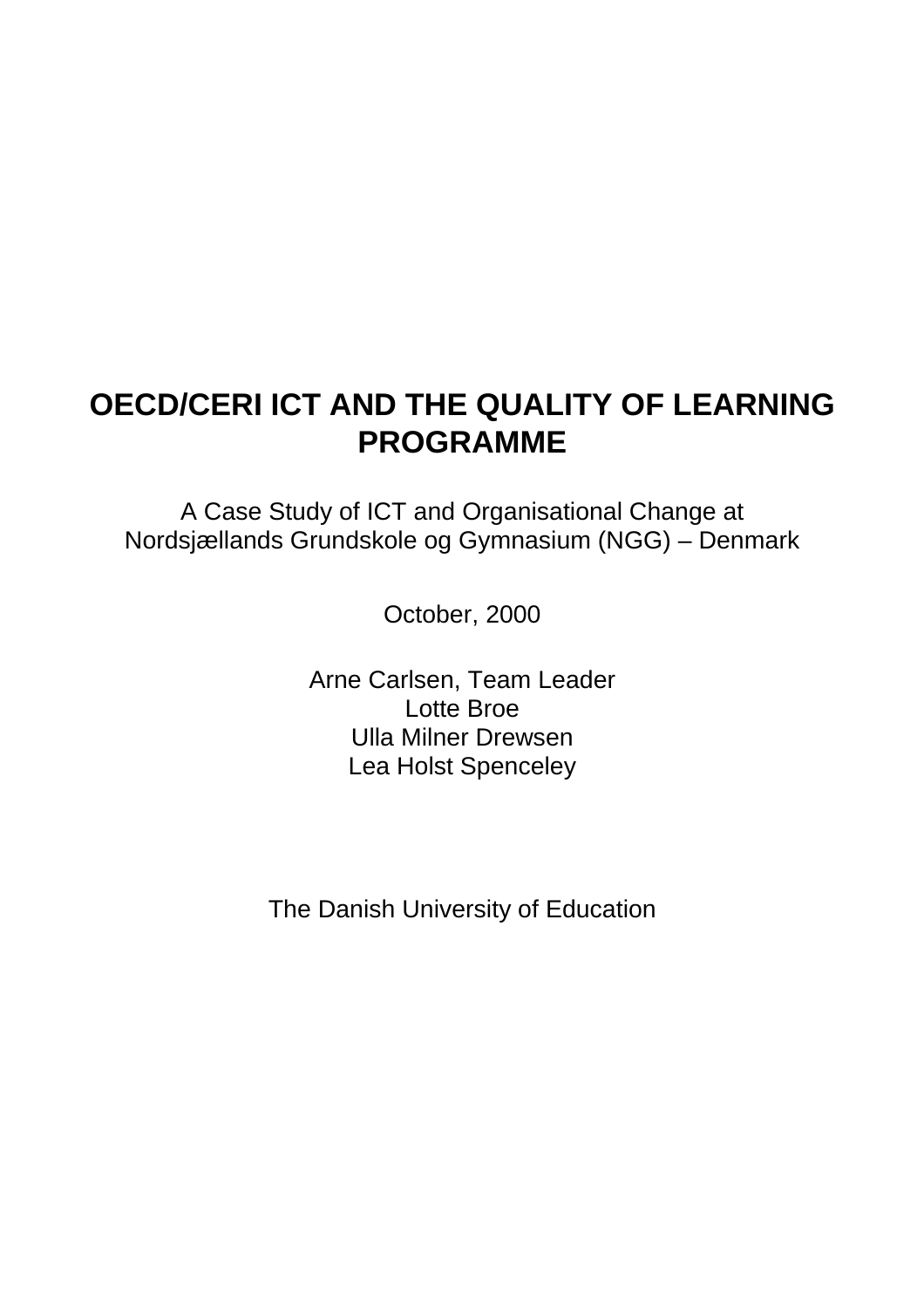## **Contents**

## **1 Presentation of Nordsjællands Grundskole og Gymnasium (NGG) 3**

**2 The past 5**

### **3. The present 7**

3.1 ICT in organization innovation 7

School culture and school innovation 7

Communication8

Staff development 9

### 3.2 ICT in teaching 10

Advantages at ICT in teaching 11

Disadvantages at ICT in teaching 12

Teacher competences 14

Academic rigour and equity 15

3.3 The diffusion pattern of the innovation17

The role of leadership18

Sustainability and scalability 18

### **4 Discussion of hypotheses 23**

4.1 Hypothesis 1 23

- 4.2 Hypothesis 2 24
- 4.3 Hypothesis 3 25
- 4.4 Hypothesis 4 27
- 4.5 Hypothesis 5 29
	- **5 The future 31**
	- **Appendix A 32**
	- **Appendix B 33**
	- **Notes 34**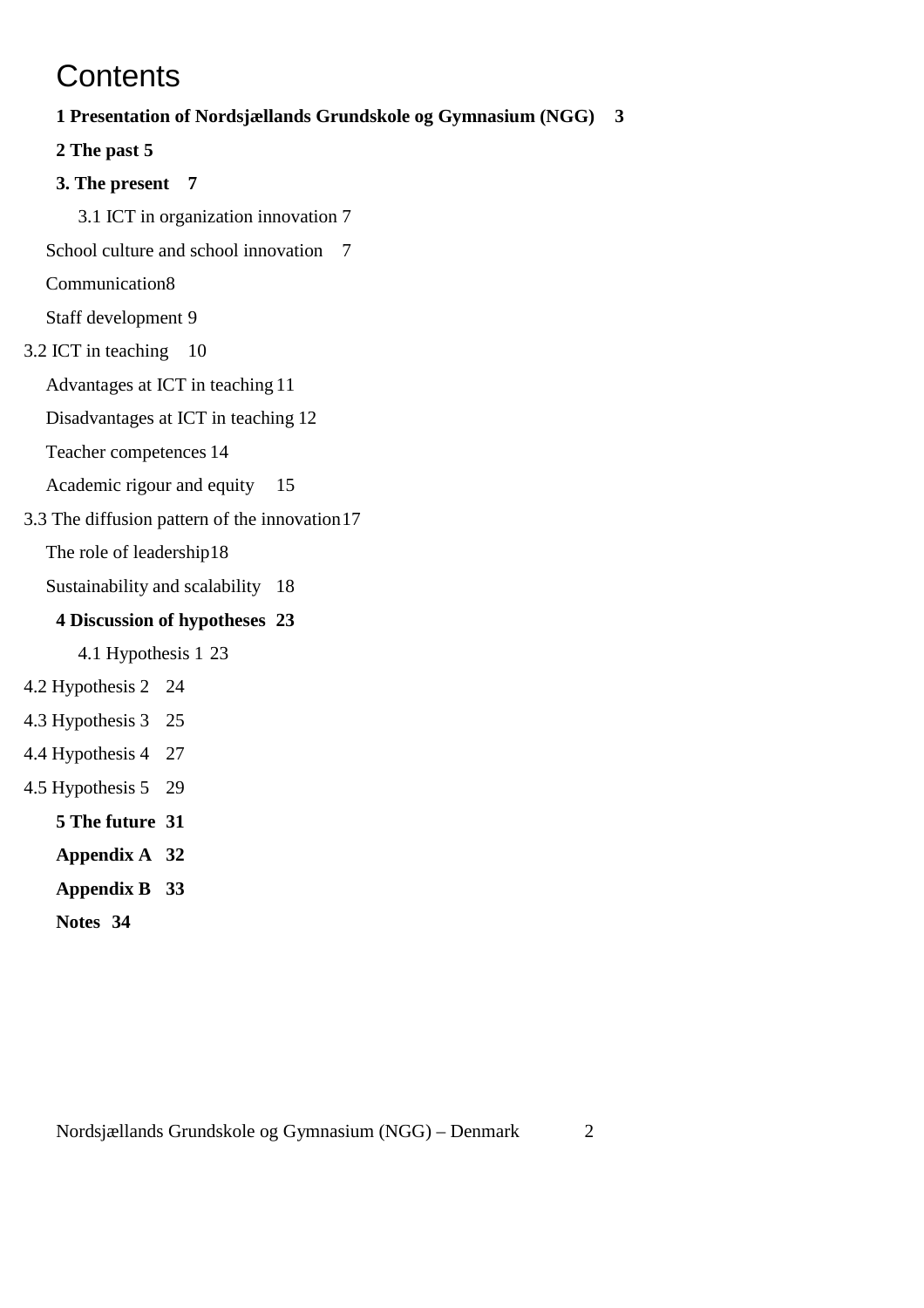## 1 Presentation of Nordsjællands Grundskole og Gymnasium (NGG)

NGG (Primary, Lower and Upper Secondary School of North Sealand) is a private school comprising primary, lower and upper secondary school, and is situated in the outskirts of a small provincial town North of Copenhagen. It was founded by the present headmaster wishing, among other things, to create a school where the students might start in kindergarten class and finish their schooling with the 'studentereksamen' (upper secondary school leaving examination). The idea was to establish continuity in education and sustain the acquired acquaintance with the students throughout upper secondary school. Above its capacity of primary and lower secondary school and upper secondary school NGG also houses a pre-kindergarten class taking care of the younger students, and an international department with a special international curriculum.

The school has four classes on each of the grade levels and a student population of abt. 1.100 aged 4-20 years with a rather equal gender distribution. Above a registration fee and the monthly school fees paid by the parents, the school's income derives from state subsidiaries (85%) donations and funds. The school is situated in a neighbourhood, where the average income per family belongs to the highest in the country.

The school staff comprises abt. 130 persons including six administrative employees. The headmaster is the formal principal of the entire school, whereas the daily leadership is taken care of by the principals of each department (inspectors) of which two are allocated to the primary and lower secondary school department. Three teachers are in charge of the daily ICT functions, one being responsible for primary and lower secondary school and one for upper secondary school, whereas the third is appointed webmaster and taking care of the establishing and updating of the school's homepage. The ICT co-ordinator for primary and lower secondary school is in charge of arranging staff training courses, technical assistance and, at the same time, works as a kind of ICT support teacher who may assist the teachers during lessons. Furthermore, recently a so-called 'computer janitor' has been appointed whose only task is to maintain the technical installations of the school.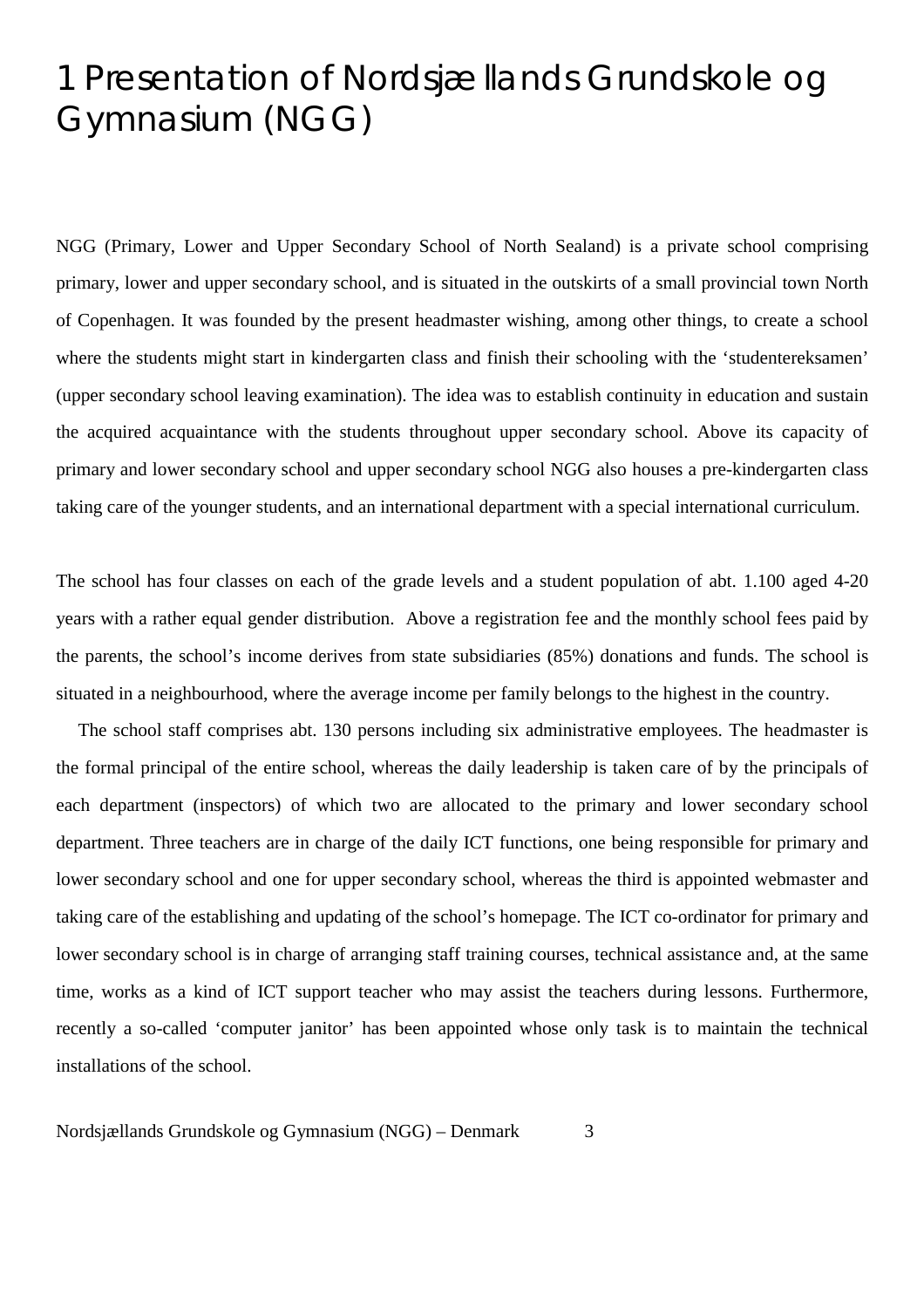NGG is profiling itself by being more academically oriented than the public schools, particularly putting weight on the science subjects. The teaching is traditionally divided into subjects and lessons and planned one school year ahead. Thus, it is left to the individual teacher to decide whether time should be set aside for particular subjects weeks or cross curricular courses.<sup>i</sup>

In 1992 NGG decided to establish special 'computer classes' which implied that one class per year from grade 7 to grade 10 had computers integrated into the teaching. The students of these classes must bring their personal portable computer, bought or rented through the school, and connectable in specially equipped classrooms and in all rooms for special subjects. A minor additional school fee is charged for students in computer classes, to cover part of the extra equipment etc.<sup>ii</sup>

The school demands that all the computer class students instal Microsoft's Office package<sup>iii</sup> in their personal computers, as the programmes contained in the package are considered standard and are used as the primary instrument in teaching. Initially all students must carry through an intensive typing course, during which they are also introduced to the programmes of the Office package, thus, acquiring a common basis for their future work with ICT. Moreover, many teachers choose to take their students on a school camp tour in order to provide them with a series of basic skills.

All computer class students are currently tested in ICT skills and finally obtain a diploma to be added to their official leaving examination certificates. The students who do not attend a computer class are offered edb-courses from grade 7 but apart from that have no compulsory ICT instruction.

 $\mathbf{i}$ An extended procedure of evaluation forms part of NGG's efforts to maintain a high academic standard. From grade 3 marks are given three times a year based on a scale from 00 to 13. Also yearly reading, spelling and mathematics tests are carried through from grade levels 1 to 6 which form the basis for an assessment of the need for special support to certain students. School 5 has no proper remedial class arrangement, however, in some cases extra support is offered. Also the school's procedure of admission comprises an initial interview where it is assessed whether within its existing frames the school is able to meet with the children's educational needs.

ii This amount far from covers the actual expenditure, thus being more of a symbolic amount contributing to making students and parents reflect on the expediency for the individual student of joining a computer class.

iii The package can be purchased through the NGGia a side-license.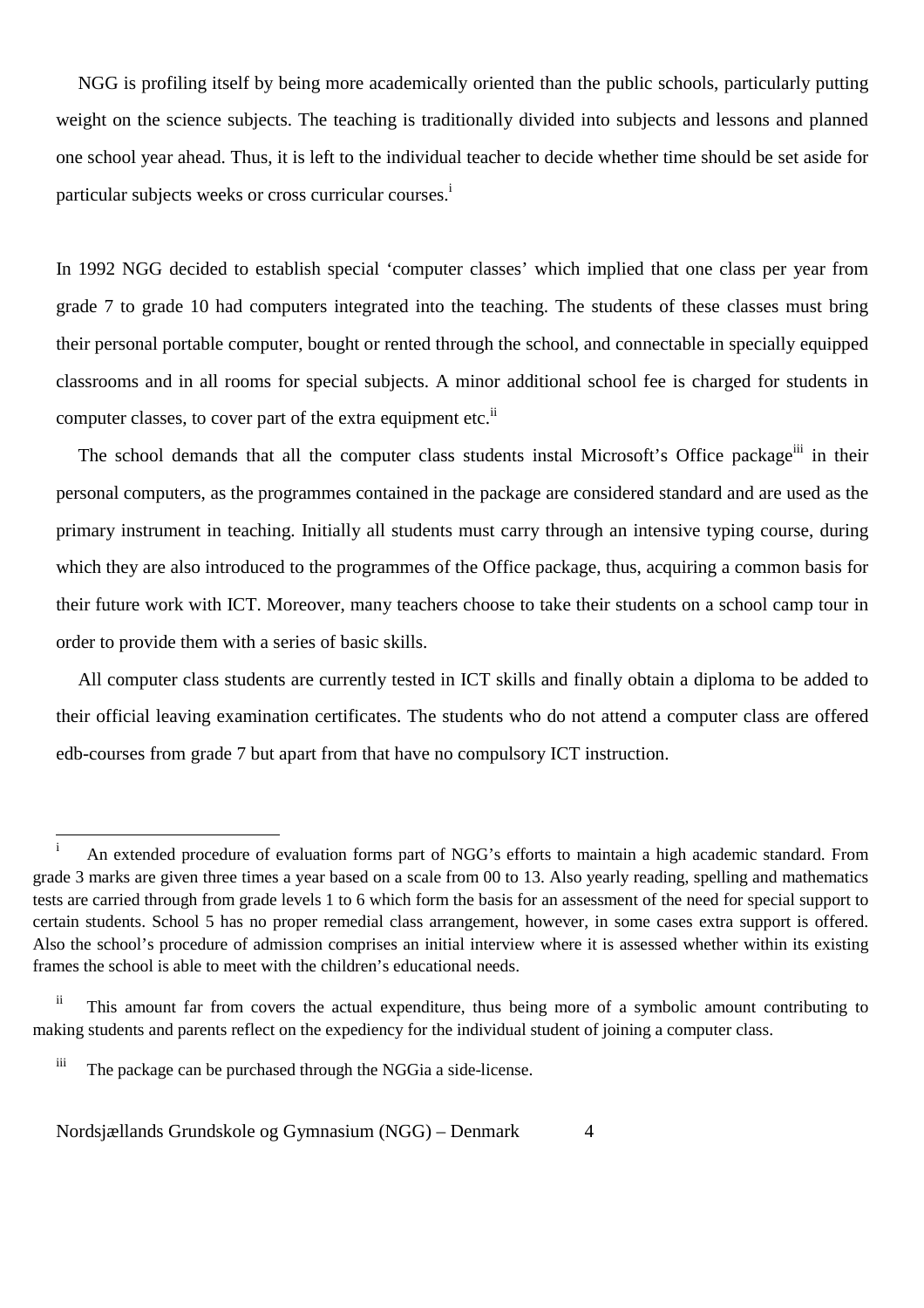The school has two computer rooms with a total of 28 computers with web access. Furthermore, the students have the possibility of connecting their own portable computers with the world wide web via outlets installed in the computer rooms. NGG also has 75 computers without web access, stationary as well as portable, at the students' disposal. Not counting the computer classes primary and lower secondary school comprises more than 600 students, which implies a student/computer ratio of 22,5 students per computer with www access and 6,1 students per computer, when counting those with web access as well as those without.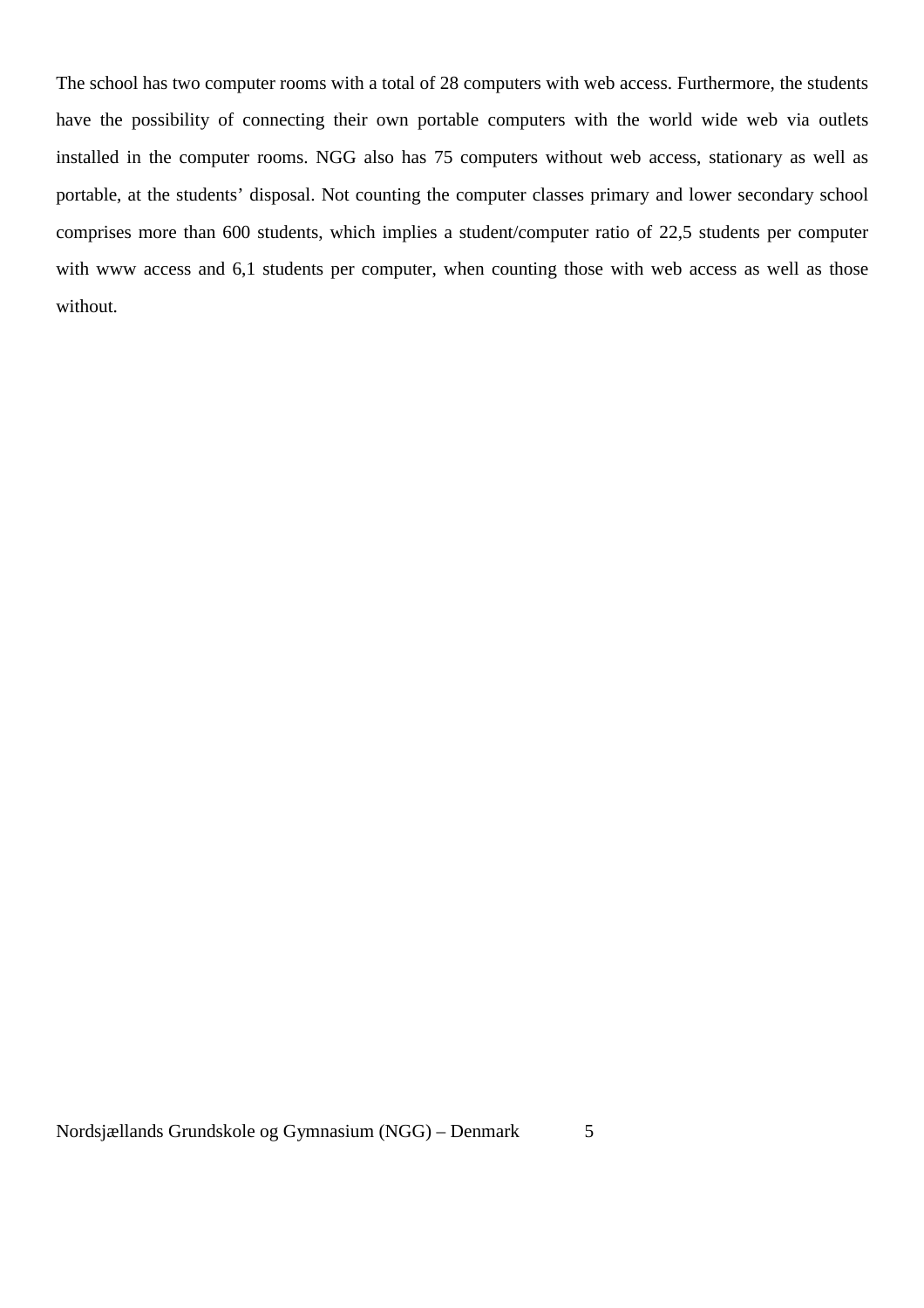## 2 The past

Although NGG is trying to keep up many of the traditional virtues, it is trying , at the same time, to keep abreast with the development of society. That private schools are not subject to directives from the Ministry of Education to the same extent as municipal schools implies that they are more free to organize their teaching according to their own set of values. On this very background NGG established, among other things, a 'vocational line' in the 1980es, an international department in 1997 and in 1992 was able to offer its students to attend a computer class.

The wish for having computer classes established came from different parts. At the school itself several enthusiastic teachers realized that to a wide extent computers would be the media of the future, and several parents had also started urging the school to offer the students possibilities of increasing their ICT competences. The leadership supported the idea, realizing that ICT would have an increasing extension in society and could be expected to become of decisive importance to the students' future occupational chances. Moreover, the school realized that the efforts might be valuable for the school's image, as, at that time, ICT was not yet in the focus of primary and lower secondary schools in general.

NGG entered into co-operation with Macintosh, Denmark, who contributed with computers, large screens etc., and the school received much attention from the outside, being the first school to offer computer classes. After pressure from the parents it was decided to change to personal computers with Windows, so that for some time the school used both operational systems. In practice this was inexpedient in relation to teaching, and today the students are encouraged to buy personal computers with Windows only.

During the initial period other unforeseen difficulties occurred: Among other things, the school had not taken into account that physical limitations were connected with the fact that the portable computers depended on plug outlets for the recharge of batteries. If the students should be mobile, plug outlets had to be installed around the school, but the outlets were often damaged, and this meant interruption of the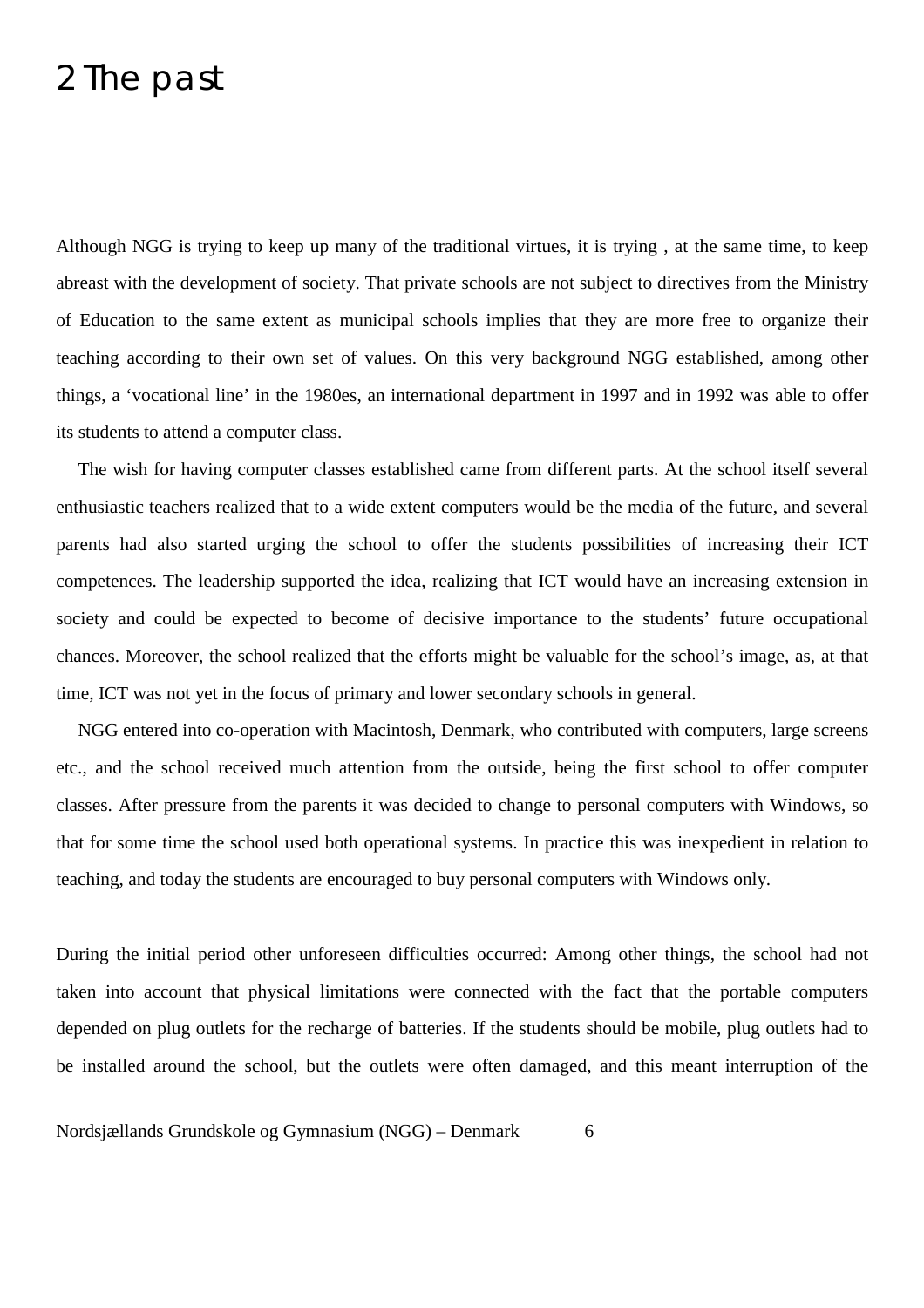teaching. Furthermore, financial problems occurred, as the resources available did not allow computers for all students. Consequently, much time was spent on inviting tenders which looked reasonable, so that students who might wish to rent the equipment from the school were offered this possibility.

Initially many teachers were very interested in teaching the computer classes, and they were given inservice training at the then existing Royal Danish School of Educational Studies or internal staff training courses<sup>iv</sup>. Right from the start the teachers would volunteer for teaching the computer classes, and although there were no specific demands to the extent of ICT use in these classes it was implied that teaching a computer class meant using ICT as much as possible.

Today, nine years later, the situation is different. There is still a need for computer classes, however, it is under discussion in which shape they should be continued, as the basis of the computer classes has changed.

 $\overline{a}$ 

<sup>&</sup>lt;sup>iv</sup> The ICT co-ordinator estimates that about half the teaching staff (from both primary and lower secondary school and upper secondary school) have attended the training courses.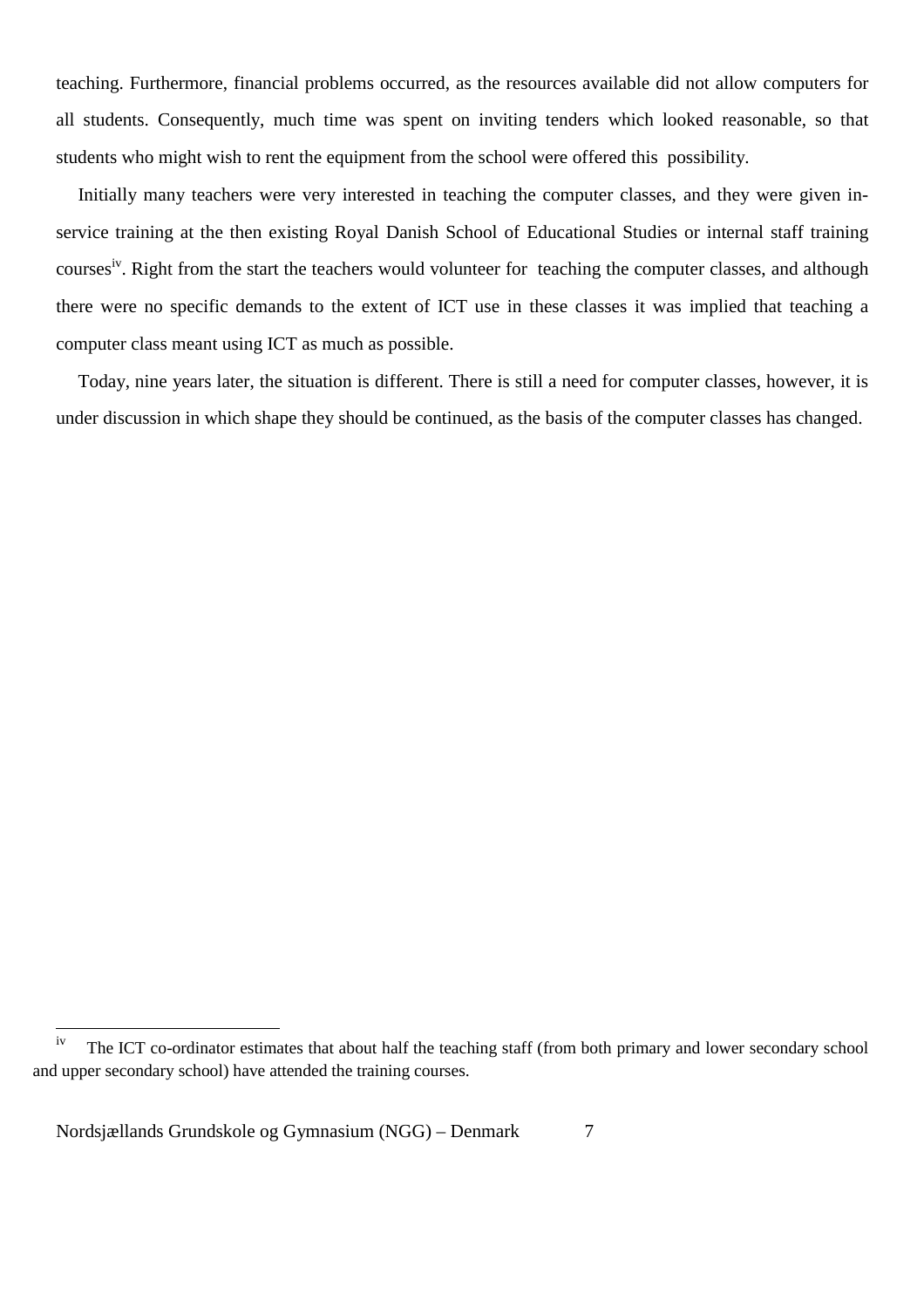## 3. The present

### 3.1 ICT in organization innovation

What characterizes the ICT implementation at NGG is that, primarily, the technology was considered an instrument which might contribute to innovating the form of teaching and establishing new learning processes. Thus, it was not subject to the same extent of consideration, whether ICT might be of value in an innovation of the organization, and, consequently, the innovative processes on this level were not very radical.

### School culture and school innovation

NGG appears as a somewhat complex phenemenon, as, roughly sketched, it is marked by innovative efforts and a wish to keep abreast with time, and, at the same time, is emphasizing the traditional educational ideals. For instance, it is considered the most essential task of the school to contribute to developing the students' working morale and good manners, and 'the old civic virtues' are an essential aspect of the school's basic values, A tradition which has been preserved is the morning assembly gathering teachers and students three times a week.

The school's general objective is that the students derive the highest possible benefit from subject matters, which, among other things, is the reason why the traditional division into subjects is preserved: "*In this school we have emphasized the statement that we want all students to obtain a basic knowledge in the* subjects *within all subject areas.*" (Headmaster). Both teachers and parents find that the academic standard is high, particularly owing to the traditional way of teaching.

Parents as well as students leave the impression that generally NGG is characterized by a dedicated teaching staff and leadership – as one parent explained about choosing this school: "*It meant a lot that we sensed that this was a solicitous place also offering challenges.*" Especially the headmaster is pointed out as a very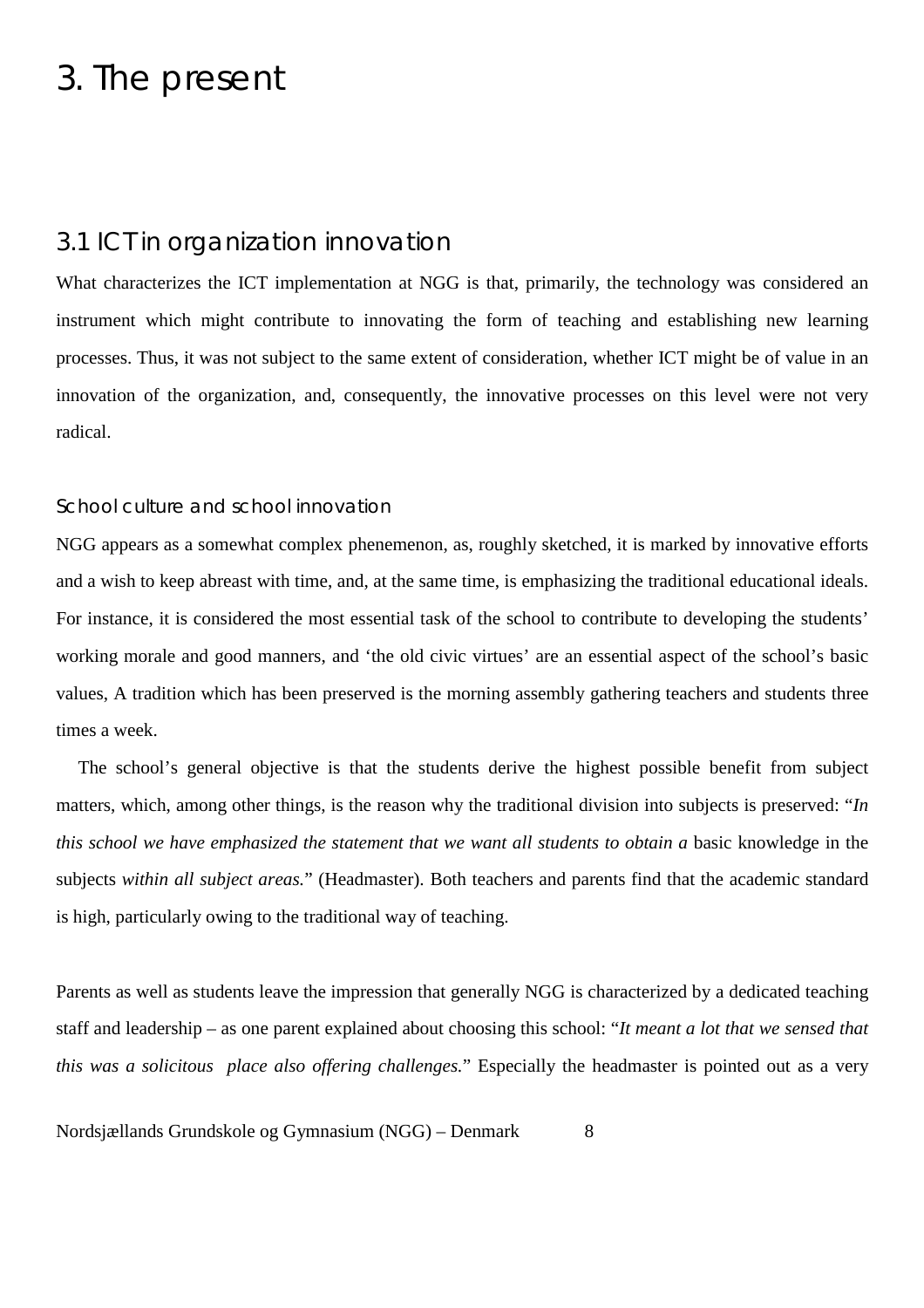charismatic person, and the students feel that they can approach him directly with school related or personal problems.

Like several teachers and parents the headmaster assesses that ICT held great possibilities as regards an innovation of teaching, but on the administrative level he was more sceptical and not to the same extent inclined to let go of familiar processes of work: "*He was one of those very hard to convince that we should have computers in the administration ... but today he is thrashing the keyboard and could not do without it*." (Inspector).

It is hard to find real evidence to the fact that ICT has influenced the school culture basically or led to changes in the processes of decision, organizing and communication. However, several teachers find that the school has become a more interesting place to work after ICT has been implemented, and quite many students have chosen NGG for the very same reason. Moreover, ICT is taking up a central position in the administration, where, according to a secretary, it has made many work procedures considerably more effective. However, initially not all staff members were equally enthusiastic, and, statably, it has been difficult – especially to the elderly staff members in administration – to 'leave' the work to the computers. A similar problem is present today, where the administration is facing a renewal of the familiar DOS-based programmes. That ICT makes many administrative tasks easier is not seen as an unambiguous advantage, as – paradox as it is – it may contribute to increasing stress; the feeling that the tasks are no longer very time consuming makes the staff take on a much larger number of tasks than before.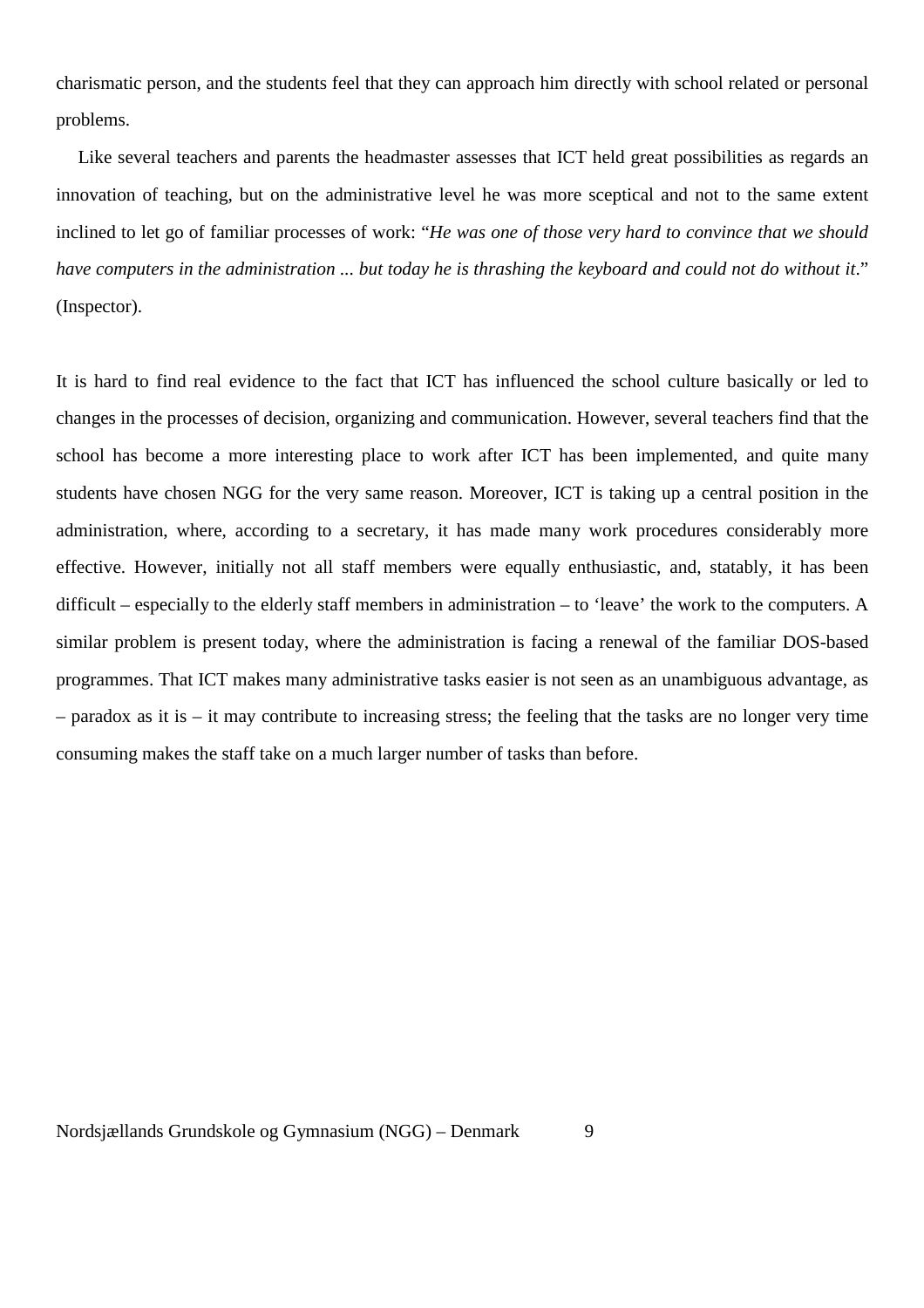### Communication

As a media of communication ICT is not yet used very systematically. An estimate of one inspector is that about half the teachers have e-mail addresses, and few examples exist of exchange of assignments and information between teachers and students taking place via ICT. The school is attached to the Sektornet, giving both administration, teachers and students access to the web, for which reason the webmaster considers it the school's 'life line' to the surrounding world. However, he finds that the school has been too slowly profiting from the possibilities within internal communication contained in ICT. A future project will be the establishing of a conference system via ICT, and it is hoped that this will strengthen communication for students as well as teachers "...*so that we build a kind of extra dimension on top of our classroom.*" (Webmaster).

NGG's homepage is mainly used for general information on the school, and according to the administration, quite many students and teachers have found their way to NGG from that source. Few teachers use the homepage on their own initiative for gathering information on homework, assignments etc. The headmaster finds that using ICT is often very demanding as regards time and other resources, and that to the teachers it will often be a question of priority, whether the media is used. One argument often stated by the staff members as a reason for a reluctant attitude to using ICT for communication is that they do not want to replace the human contact factor, and that a direct approach looks more personal.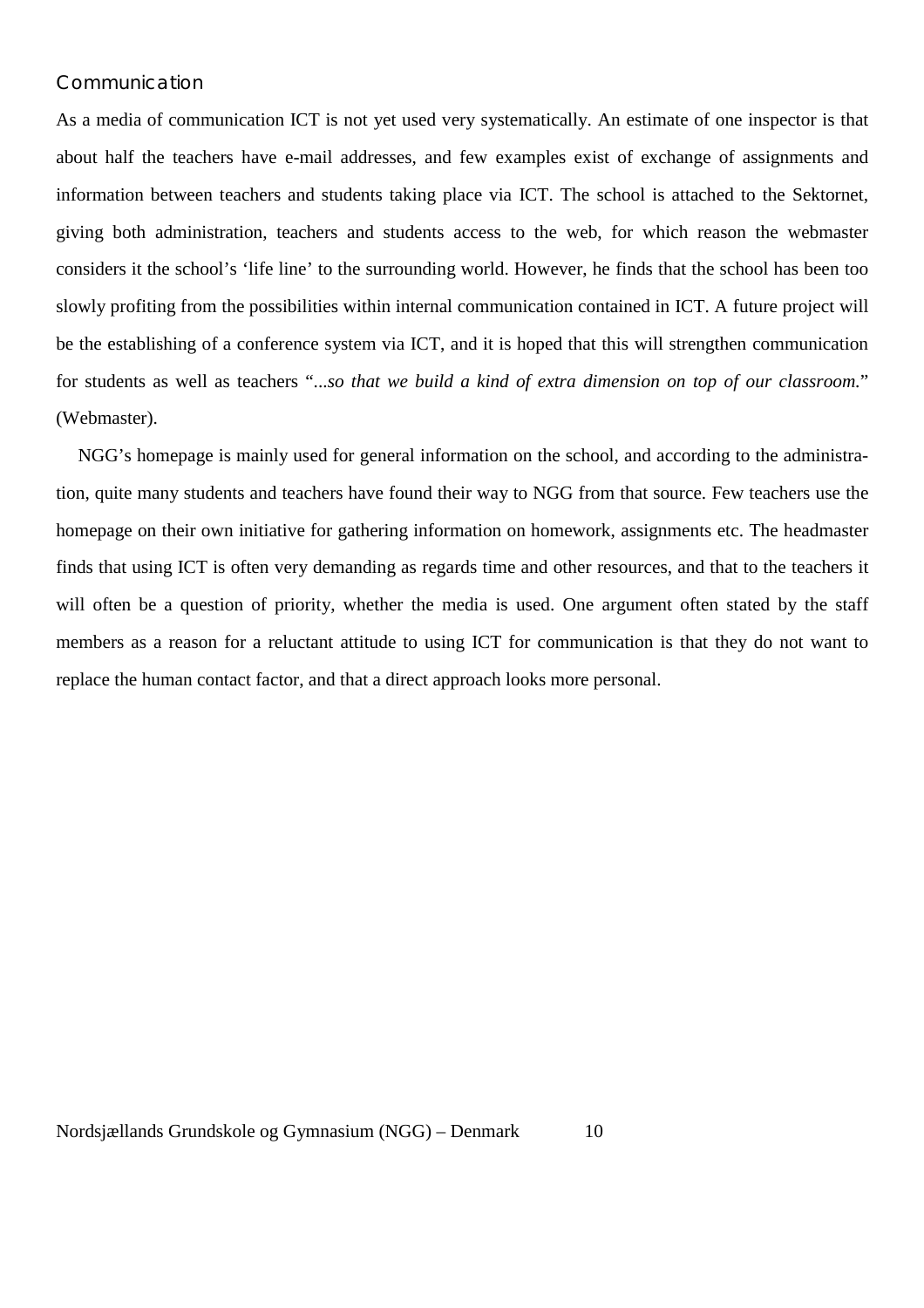### Staff development

The education of the staff which has taken place via external as well as internal training courses does not immediately look formalized, and nothing indicates that the effort has been co-ordinated or planned with an eye to making all teachers familiar with the technology. According to the headmaster the school has emphasized that the teachers should not be forced into a development for which they were not ready and of which they did not realize the relevance. "*Not all teachers find that ICT is a good idea. Some do not like computers, and I don't think you can make everybody like them.*" (ICT co-ordinator). This attitude is also found among other staff members who point out that in order to be able to use ICT in a relevant way in the teaching of computer classes it is necessary to master the technology on a certain level. " ... *the teacher, who more or less unwillingly had to become acquainted with it, and perhaps was just able to use a word processing programme, ... what would he or she do in a class, where the students are absolutely superior – it couldn't be used for anything – apart from making a fool of the teacher.*" (Teacher). Basically, the majority of the staff supported the establishing of computer classes, but since some of them did not give priority to using the time and resources required for applying ICT on an appropriate level, some of them backed out. According to the interviewed persons there is a very clear picture of the group of teachers who participated actively in the ICT integration: "*It was the group of teachers who realized the possibility of developing themselves and their subject by means of the computer – that is, the progressive teachers of the younger category, who wanted to learn something new. So, it was not the older teachers. It was obviously the younger ones who 'jumped that waggon'*." (Inspector).

Another effort attempted in order to motivate the teachers to using ICT is an arrangement where the ICT co-ordinator joins the teacher during lessons and demonstrates certain possibilities of applying ICT, thus acting as support teacher to the teachers who may feel a little lost. According to the ICT co-ordinator this happens four or five times a month. The school has also made it possible for the teachers to borrow a portable computer to take home (the computer class teachers have one permanently), and quite many have accepted the offer and have been motivated in this way.

Finally, it is intended to arrange internal school courses for those teachers who have not yet participated and, consequently, lack ICT skills. The leadership has realized that something has to be done to motivate the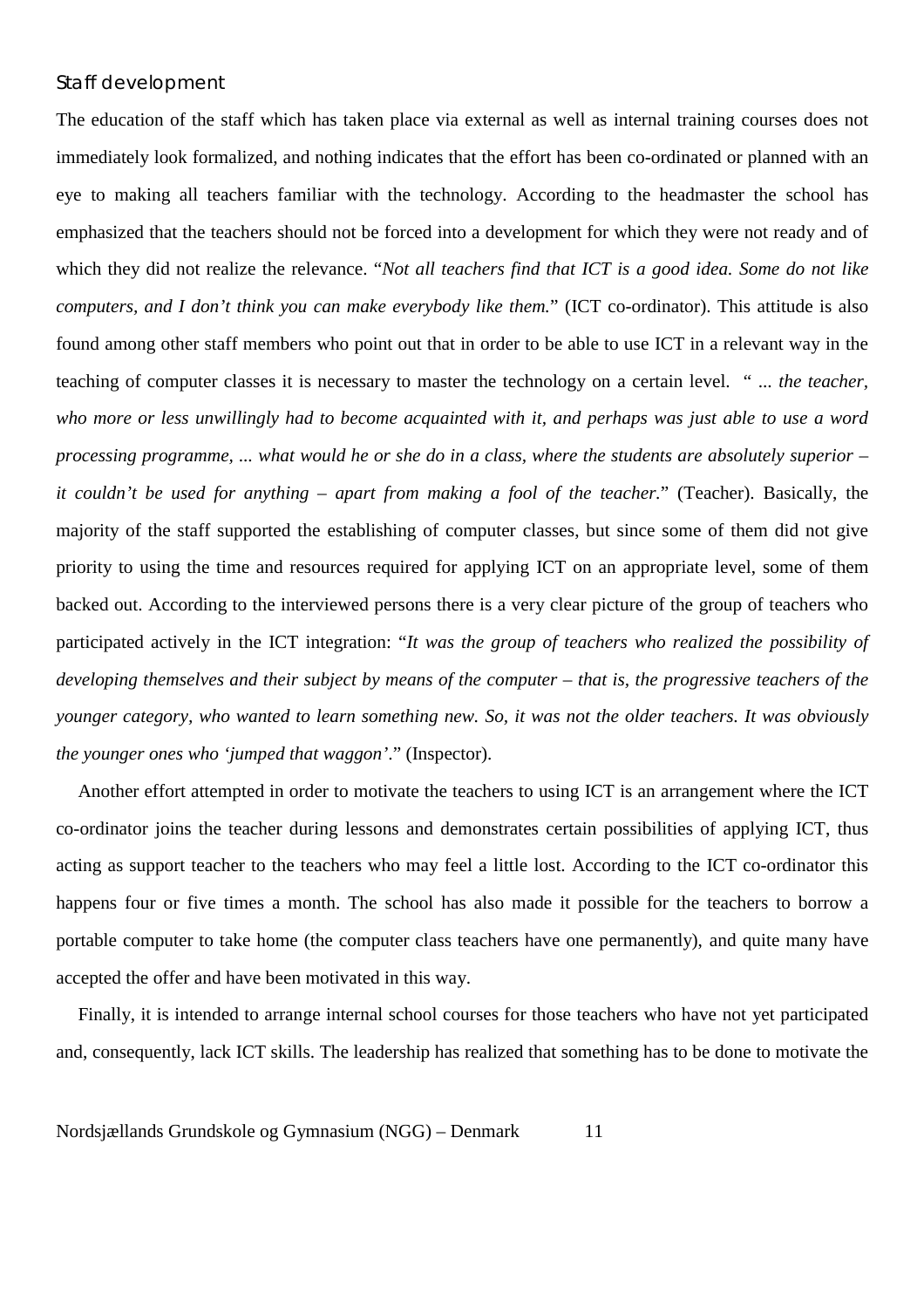teachers, who are a little slow, and this will be implemented in connection with making it possible for the students to acquire the Computer Driving License.

## 3.2 ICT in teaching

 $\overline{a}$ 

It was estimated at NGG that an intensive computer use is not expedient until grade 7. The younger students are not yet sufficiently trained in the basic skills such as reading, mathematics etc., which are necessary to be able to use ICT to any greater extent. Moreover, the ICT co-ordinator points out that the younger students do not feel the same responsibility towards the equipment as the older ones. Thus, no demands have been set up for ICT skills in the lowest grades, and it is left to the individual teacher to decide whether and how ICT should be integrated. $<sup>v</sup>$ </sup>

The idea of what functions ICT should have in teaching has changed in the course of time: "*Wherever we used it much, I found that* this *was the future, whereas now we are more inclined to think that it is an instrument, that has come to be naturally used, just like when the students bring a pocket-size calculator, or whatever aid they have got.*" Today the teacher attitude is that ICT should mainly be used where it seems relevant, and several teachers point out that ICT is not expediently integrated into all subjects, which is one of the reasons why many students do not bring their portable computers every day. Thus, there are other demands on ICT, namely that it should support the teaching or add something extra, exemplified by the ICT co-ordinator's statement that today the teachers work on the basis of a quality before quantity principle. Also the students have generally changed their attitude to ICT. Where formerly it was connected with a certain high status to attend a computer class and possess a portable computer, today it is not considered something out of the ordinary.

All the interviewed persons agree that the most important function of ICT is to be an instrument in the

<sup>&</sup>lt;sup>v</sup> This does not mean, however, that the younger students have never tried to use a computer. If a teacher finds it relevant in his or her teaching, ICT will be integrated on these grade levels as well. In the pre-kindergarten class, for instance, it happened that four- or five-year-old children appeared in the computer rooms to play with a drawingprogramme. According to the kindergarten teacher this was to make the children familiar with the computer mouse and introducing them to the meaning of icons. On the same occasion we watched another pedagogical initiative by a teacher who had arranged for two ICT-skilled students from grade 8 to join the children in a supportive capacity. Apparently this was a success for children and students, the latter using their spare time on this matter.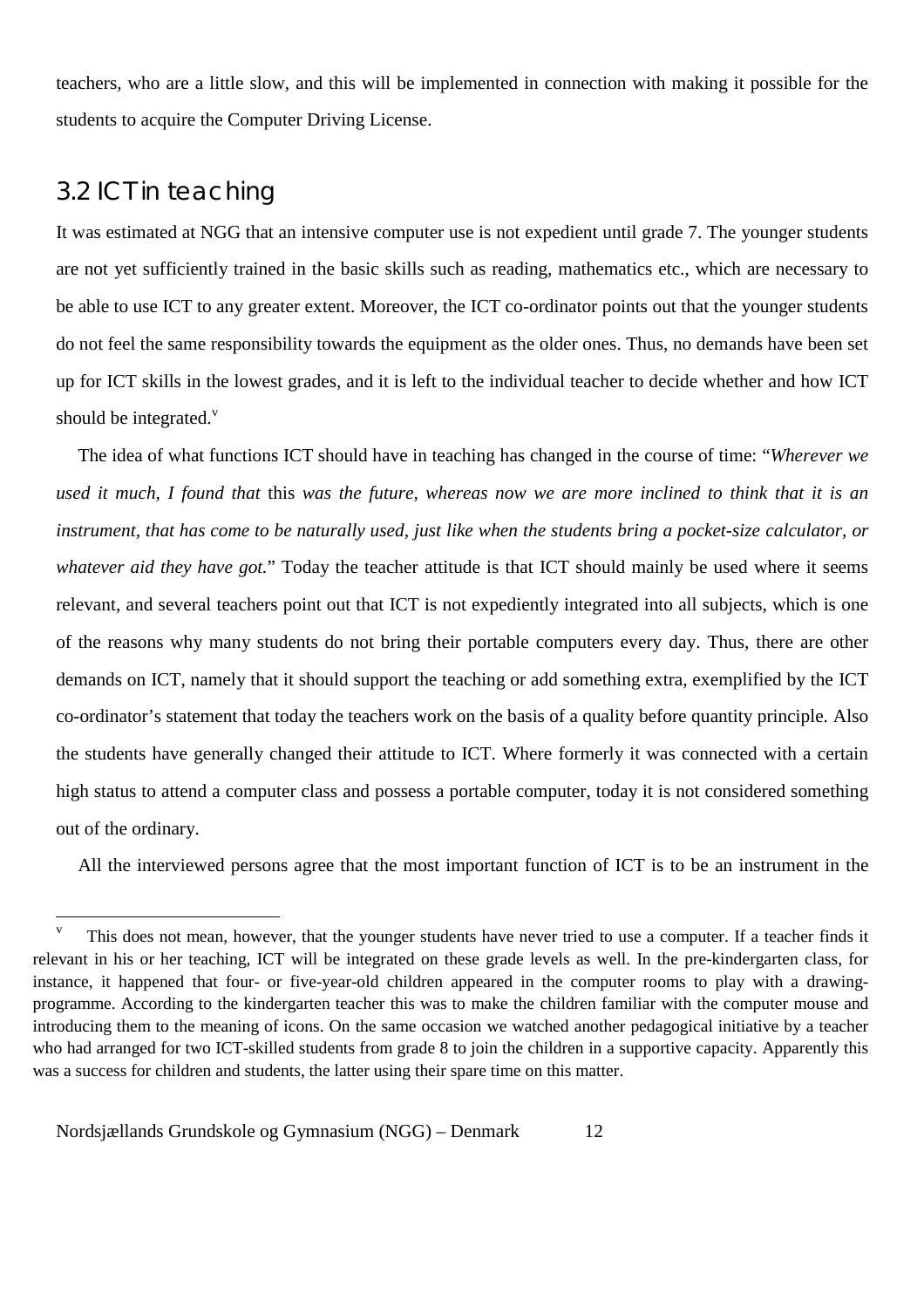teaching of the computer classes. The demand is that the students should become able to master for instance word processing, spreadsheets and presentation programmes and the control system of Windows. Few classes have made attempts at homepages, and projects where for instance students communicate with other classes are not yet frequent on the primary and lower secondary school level.<sup>vi</sup>

The web is used to a modest extent in the computer classes. The students should learn to use the more basic search and communication possibilities, however, this has not become an integral part of the teaching. On the other hand, they mainly use the web in the ordinary classes, where the teaching takes place in one of the school's two computer rooms, and the programmes which might be of use in the daily work are not integrated to any higher degree. Several of the interviewed persons find that the task of the teachers is, to a wide extent, to establish a consciousness in the students as to what the media is, and how it is used expediently, thus working on the basis of the objective that the students should learn how to take up a critical attitude to technology.

### Advantages at ICT in teaching

One of the advantages at ICT, pointed out by teachers and students as something very important, is that it is much easier for the students to produce good-looking results, as far as assignments are concerned. This is important especially to students, who find it difficult to write something nicelooking by hand. Using ICT makes it possible to make a neat product which is a considerable factor of motivation to some students.

At the same time, it is pointed out that ICT offers the students extensive possibilities of concentrating on the contents of the assignment, as there is no need to spend time on draft and fair copy, as was earlier the case. This and the fact that it is easier to make corrections in assignments also make the media effective in proces-oriented writing, where the students must deliver and correct their assignments in several relays.

Several teachers find that ICT may make teaching more exciting to all parties involved, since it may give access to a variety of teaching possibilities, for instance new ways of communicating and seeking information. Moreover, it increases the possibilities of differentiation of teaching, as ICT makes it easier to

vi This was succesfully carried through in upper secondary school, where the students of high level English have a long tradition for co-operation with students in Toronto. The students read the same texts and communicate via e-mail. Also a homepage has been established as part of the communication.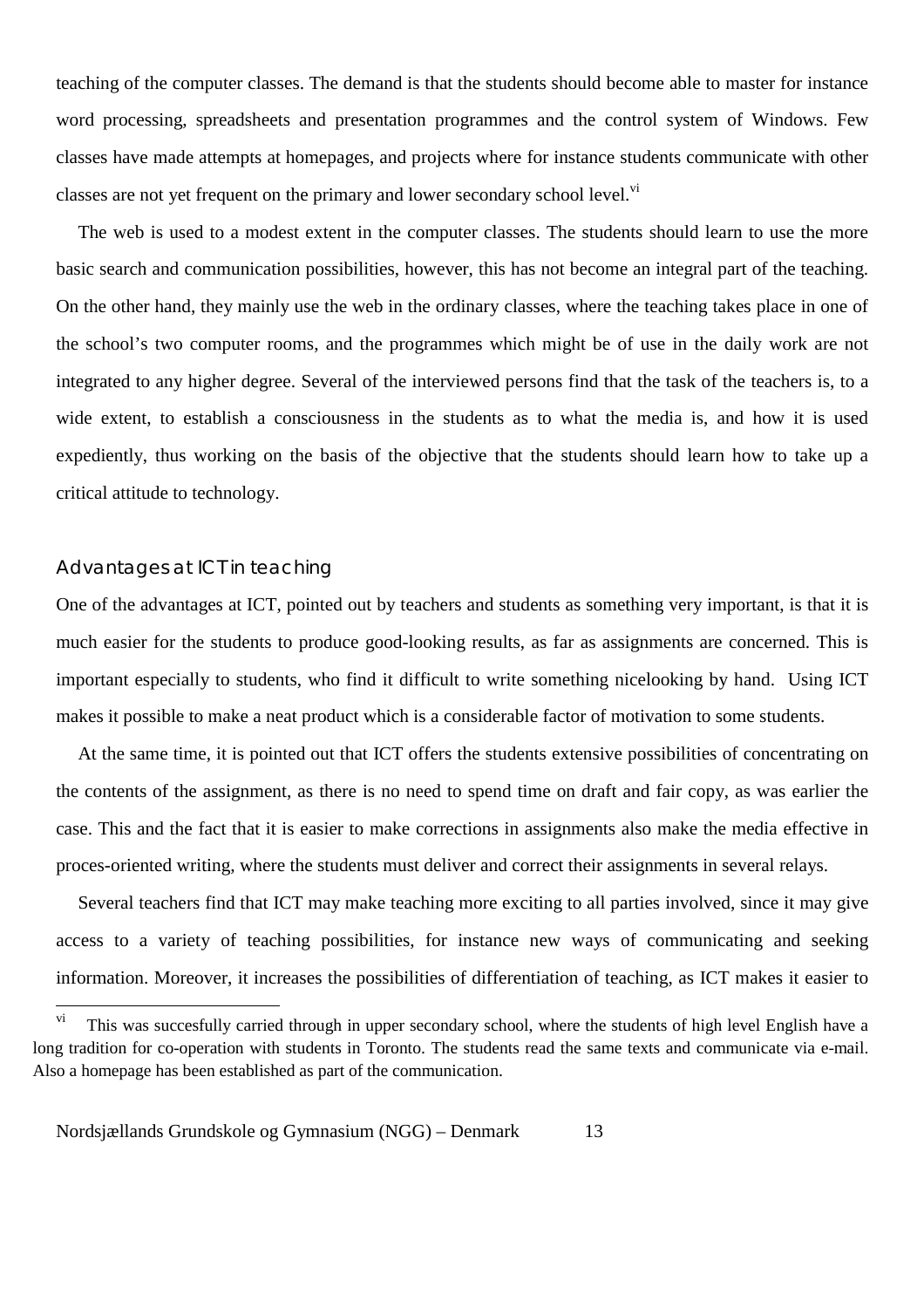offer the students challenges in accordance with their prerequisites. At the same time it gives room for the teachers to use more time on the students, who may need a little extra support, as the computer will guide the rest of the students along in the various programmes.

The web may be used to advantage in teaching, as it gives access to a wider supply of information thus contributing to raise the students' level of information, if it is 'properly' used. Also the web gives the students access to the latest research results, which, according to a teacher, grants a better understanding of authentic matters.

Furthermore, according to one teacher ICT has appeared to be of decisive social importance, as sometimes the students take up positions different from their usual ones, as students who are very competent in traditional school subjects seek those, who are less competent in those subjects, but, on the other hand, master ICT. It has also been noticed that computer games may be of social value, as they bring the students together independent of positions, thus, making new social relations possible. One teacher describes, how the students of a computer class are often prepared to help each other, which, generally, is not the case in an ordinary class.

### Disadvantages at ICT in teaching

Thus, ICT contains a series of advantages, but at the same time, practical problems rapidly occur, which may make it difficult to carry through the teaching. Several teachers point out that it is an often unnoticed problem that in some ways computers may cause increased turbulence among students. Just setting up the computers at the start of a lesson may be a noisy affair, which takes up much time. Above that it may prove difficult to control what the students do during lessons, whether they are playing games, as the operation of two keys will enable them to change the programme. Thus, the fact that the school cannot make demands as to what programmes above the Office package may be available on the computers may cause problems, as the students rapidly find shortcuts to using ICT for other than subject related matters during lessons. Other teachers find that this is a common problem, not only occurring in the computer classes, as also students who find it difficult to concentrate in ordinary classes find something else to do.

There is a general space problem at NGG, but this fact causes special problems in the computer classes.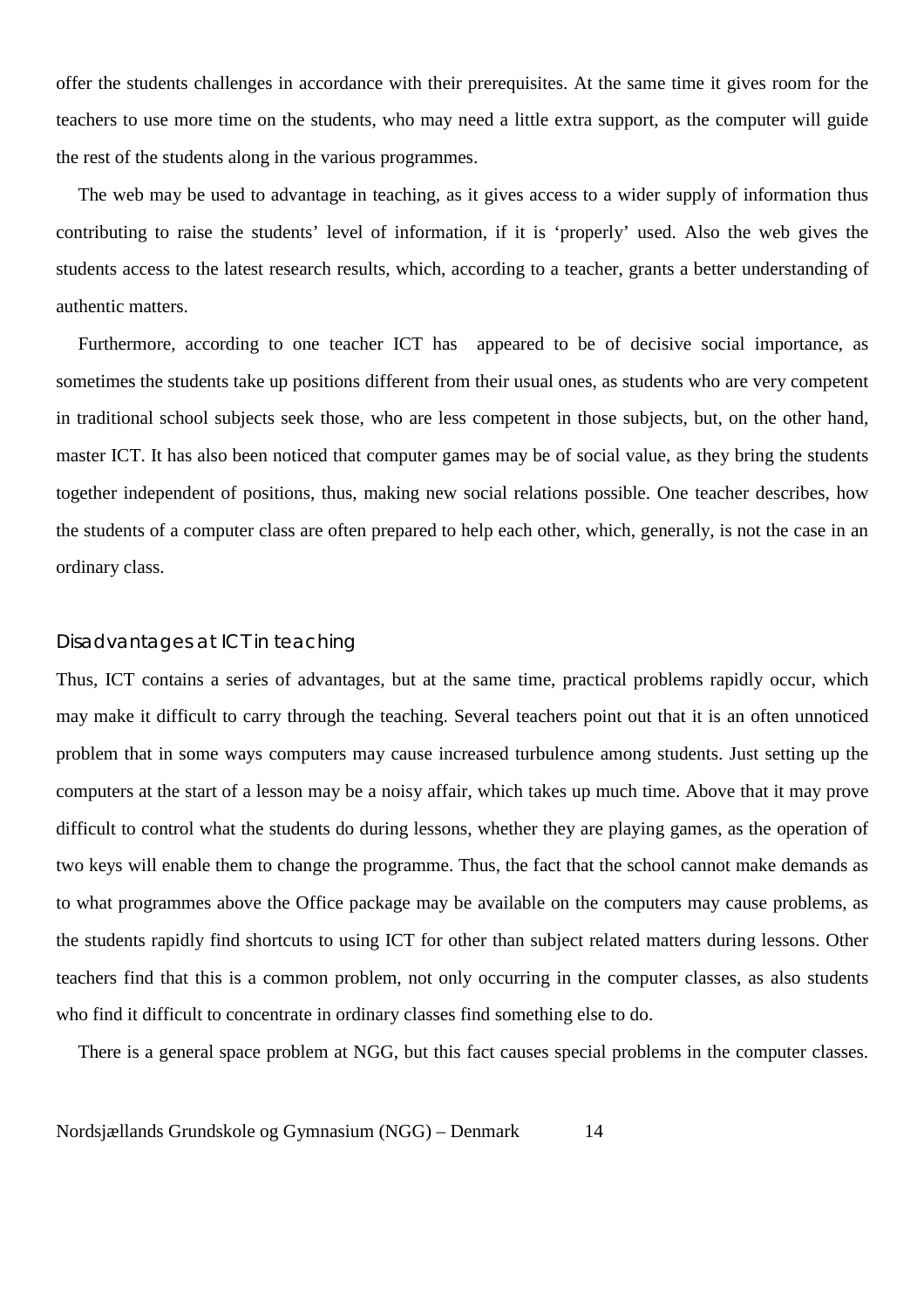In the small classrooms the students are placed in rows facing the teacher, which does not leave much room for the teacher to walk around, and, at the same time, the students have their attention diverted by sitting too close to the other students' screens. Thus, the placing of students and computers is considered an important factor in the question of disturbance in the classroom.

Technical difficulties during lessons are considered the most disturbing factor in relation to carrying through the teaching of a computer class dependent on 25 portable computers. Often the teachers are compelled to consider whether they should stop the programme planned, as owing to technical difficulties certain students may be cut off from participating. It will soon give rise to frustration and block off the teaching if some of the computers are out of order, or if there is a queue at the printers, which are the most frequently occurring problems in the computer classes. Another fact which is not easy for the teachers to guard themselves against is that often the students will use 'technical difficulties' as an excuse for failing to deliver their assignments. "*They have been given about five hundred extra excuses for not doing their work, and you have to take up an attitude to that.*"

Wanton destruction is considered a relatively large problem at NGG and has implied, among other things, the necessity of disconnecting the network outlets established in the computer classes. The outlets were ruined by misuse on the part of other students, who also used the classrooms and could not keep their hands off the equipment. At the time of the study it was being considered whether the network should be reestablished, but no immediate solution seems available to the problem of students, who ruin the equipment by accident.

Also the time factor may be a problem in several ways. As far as time is concerned ICT may offer large advantages in individual student work, however, at the same time it demands that the individual teacher will often use much time for preparation of the teaching, if ICT is included. Another aspect of time is that the technological development runs so fast that sometimes it is difficult to go deeply into all its possibilities. "... *there are so many things the computers can be used for, which 90 percent of the users do not know; they have got nowhere near the limits of the computers ... we miss all the subleties, the computers are capable of, even now.*" As software etc. is frequently updated or renewed the tendency is that it is often substituted before it has been fully utilized.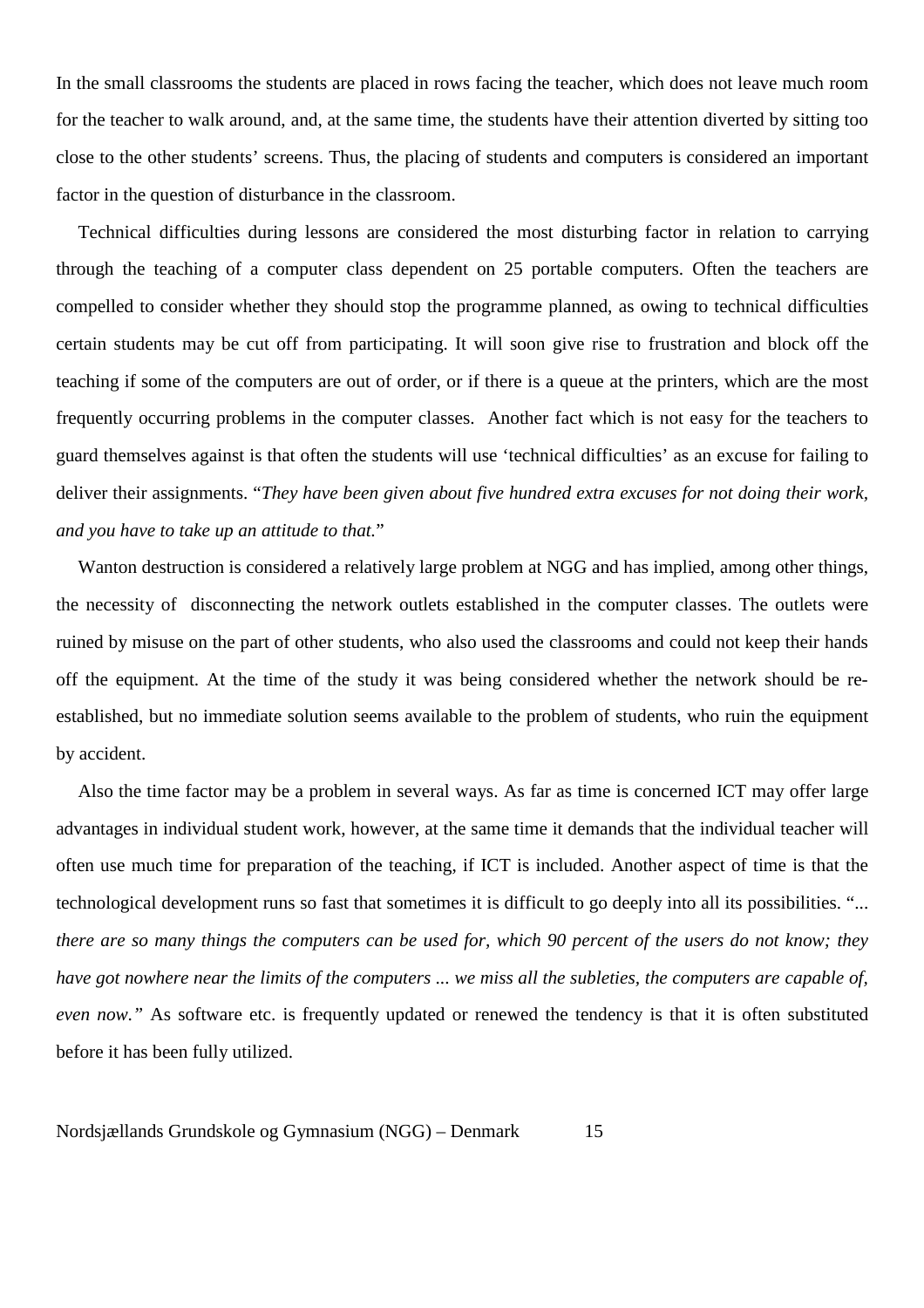#### Teacher competences

That NGG has no general strategy for the implementation of ICT and in-service training of the staff has implied, according to some of the teachers, that there are great differences in teacher competences, and not all the computer class teachers have the prerequisites for integrating ICT into teaching. As the teachers are not allocated on their ICT competence but according to their professional know-how the result is that on several occasions it has proved impossible to apply the computers in many of those cases where the teachers do not master the technology.

Several interviewed persons report how they find that a development has taken place as regards their involvement in relation to using ICT in their teaching. Much indicates that not nearly as many teachers as earlier are prepared for an intensive use of ICT. Thus, a parent who had had two children in different computer classes had noticed how the teachers' involvement decreased in the course of time, and in this connection she found that it was of great importance to the children's performances what teachers they had. She wondered why the school had not tried a better co-ordination of the teacher resources.

Also several students regret that the computer class teachers tend to lack the necessary computer competences. "*They might take care that our teachers also got some kind of education, so that they were always able to teach us something new.*" The importance attached to teacher competences also depends on how ICT is applied in teaching. If ICT is used only as an instrument for note-taking the students generally do not find it problematic that they are more competent than the teachers, and in these cases the students find it more important that the teachers are competent in their subject. Another perspective on this matter is that many students are already to some extent familiar with ICT, and that, consequently, the technology loses its motivating effect in the long run, if it is used only as an instrument for note-taking. This is also mentioned as an explanation of the fact that the students do not find the computer classes as attractive, as was the case before.

The leadership realizes the problem of varying teacher competences. "*If, for instance, we have a reading teacher, who does not care for computers at all, this will, of course, rub off on the children.*" One teacher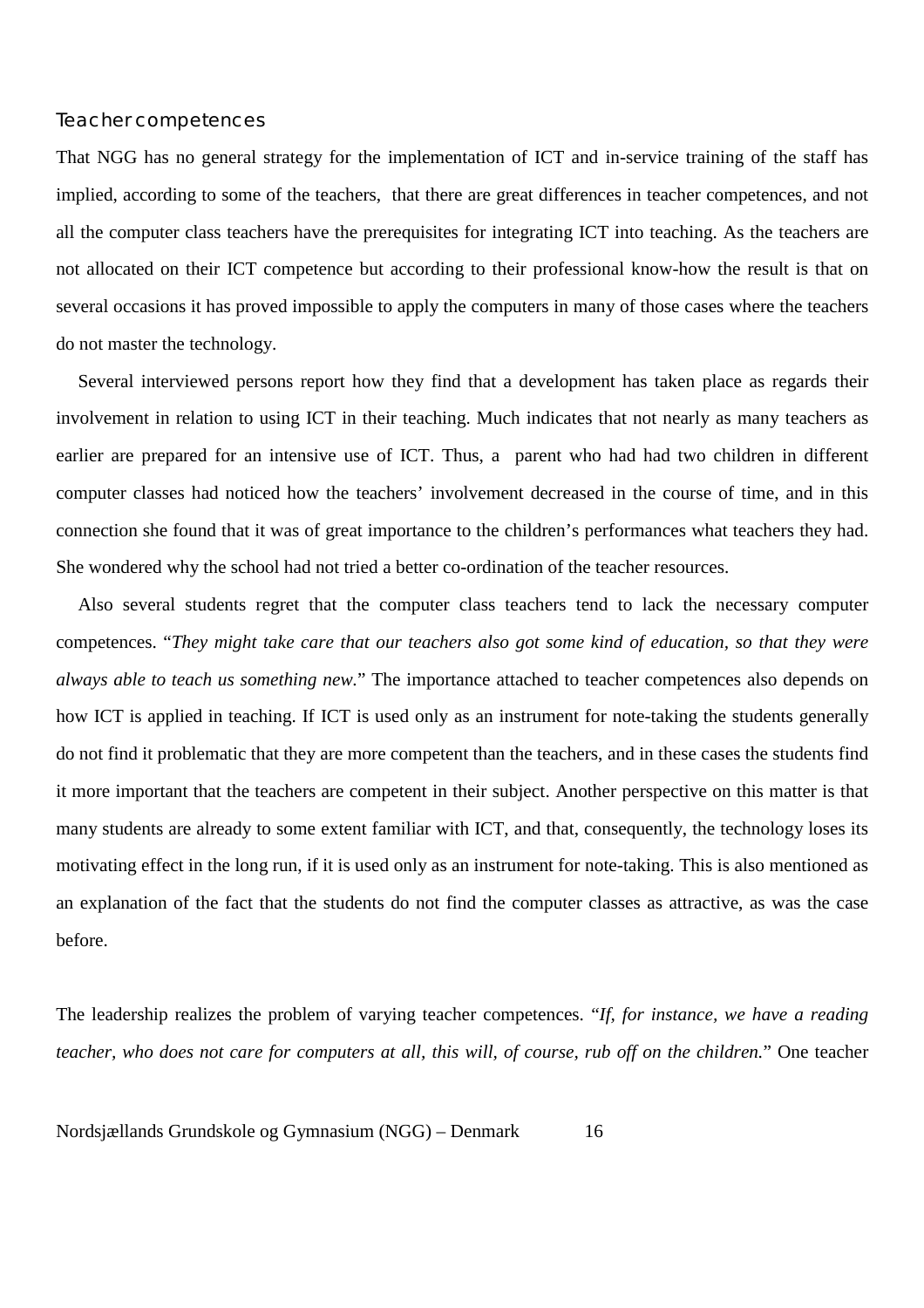finds that this may imply that some students will go through their entire schooling without acquiring ICT competences to any particular degree. In a way the school is trying to cope with this problem by offering ICT as a non-compulsory subject from grade 7. Another solution, used by some of the teachers, is to encourage the students to deliver their assignments on a computer disc, even though the teacher does not actively integrate ICT during lessons.

Not preparing all teachers for coping with the technological development may have far-reaching consequences for the teaching situation. "*Today a school which does not know how to educate its staff to keep abreast with that development will be in trouble in five or six years' time. Then the students themselves will have a knowledge and some possibilities, the teachers will not understand, and that will turn the normal teaching situation upside down, which I believe it could not bear in the long run.*" (Webmaster).

#### Academic rigour and equity

There is no agreement among the interviewed persons as to whether ICT may have influence on the academic standards or not. Some teachers do not find that a parallel can be drawn between ICT and student performance, whereas others take up the attitude that ICT may well influence the students' learning, as it makes the process more interesting. Basically, however, the attitude is that the students' performance fundamentally depends on the students' attitudes to ICT and to learning as a whole – the greater involvement, the greater performance.

Thus, as regards subject matters there is no evidence that the computer classes in general reach a higher academic standard than the ordinary classes. However, it is evident that the students of the computer classes have the greater knowledge of ICT. One of the most remarkable differences is that often the computer class students are far more skilled in producing a spectacular layout for an assignment. Furthermore, some teachers find that skilled ICT users also have the possibility of becoming better writers, as they get a lot more work done than other students.

The academic standards of the computer classes also depend on the ICT competences the students have to start with. Some students have 'imbibed ICT from infancy' while others have only a superficial knowledge and will have to practice a lot. The different prerequisites of the students may render it very diffiicult to plan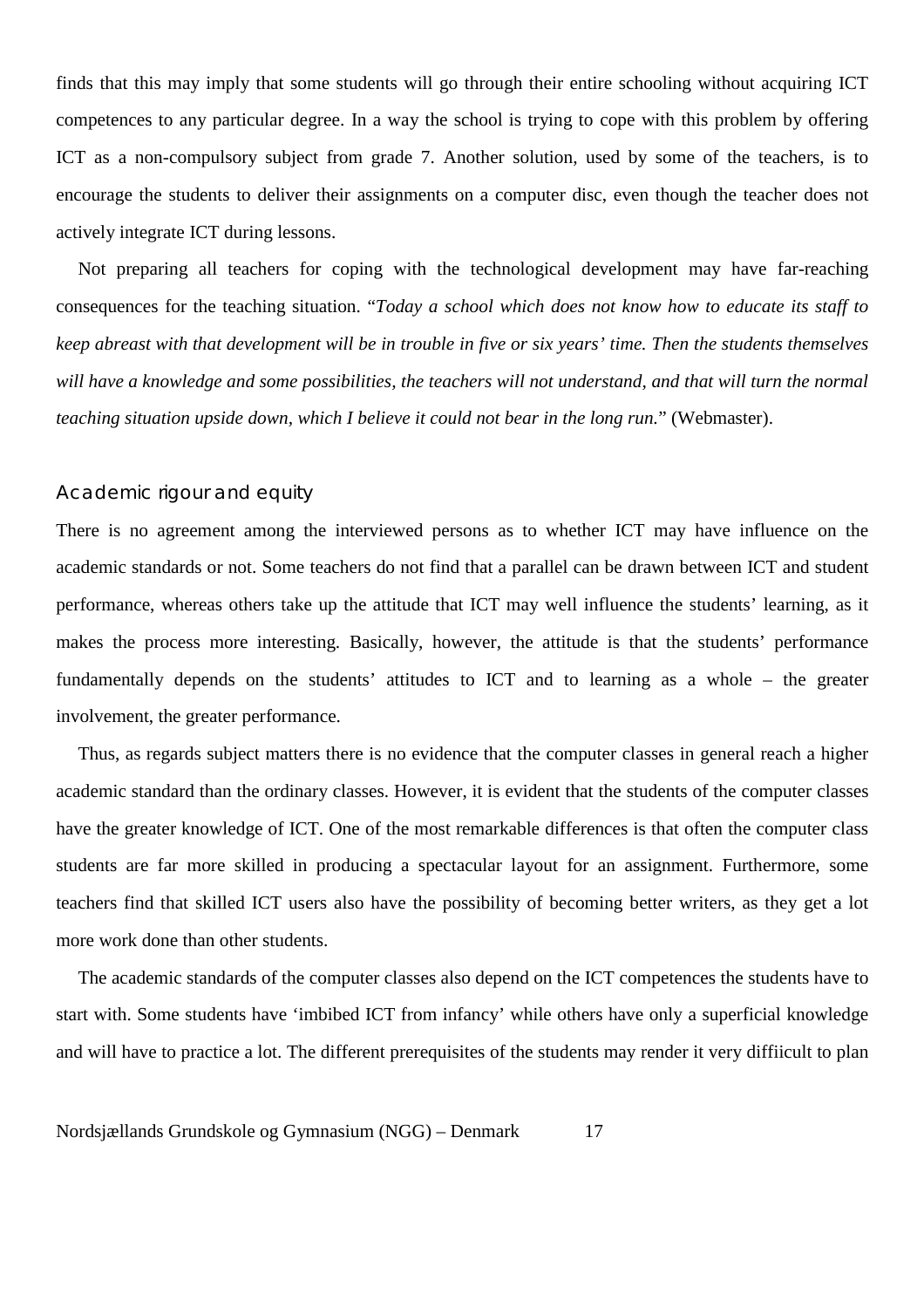and carry through a standardized teaching; however, in many cases the differences wil be levelled in the course of time.

At NGG several teachers have noticed that students with a rather low academic standard in the subjects tend to apply for the computer classes. This is explained by the fact that these students often believe that ICT is a shortcut to learning; they reckon they will improve their performance, because ICT makes it easier, which leads to major disappointment for many of them, as this is not always the case. Some teachers have experienced that in some cases students are urged by their parents to choosing the computer classes whithout their being particularly interested – as described somewhat ironically by the headmaster: "*Well, someone's son has not done a good day's work in the first six years of his schooling ... now is the chance! He must choose the computer class and become* the *luminary of this world; for now he will just press the 'deliver' button, and then the machine will do all the assignments.*"

According to the teachers nothing indicates that the poorly performing students benefit especially from ICT – some believe that the opposite is the case, as their resources and attention will be more concentrated on the use of ICT in itself than towards the subject contents. Some teachers even find that these students do not learn as much as they would have without ICT, which, precisely, is due to the fact that their concentration is spent on the media, for which reason their difficulties may increase in the computer classes. Some teachers point out that the highly performing students become even more competent, and that ICT is a good instrument for those who are already performing well in the subjects. However, the positive experiences ICT may give rise to, may imply that the teacher will get in contact with some of those students otherwise unapproachable and may inspire students who are tired of school.

On the whole, the teachers find that the computer classes are often rather unhomogeneous and displaying great differences among the students. Some teachers find much diversity in the prerequisites of students from one year to another, for which reason no immediate generalization of the academic standard of the computer classes is possible compared with other classes.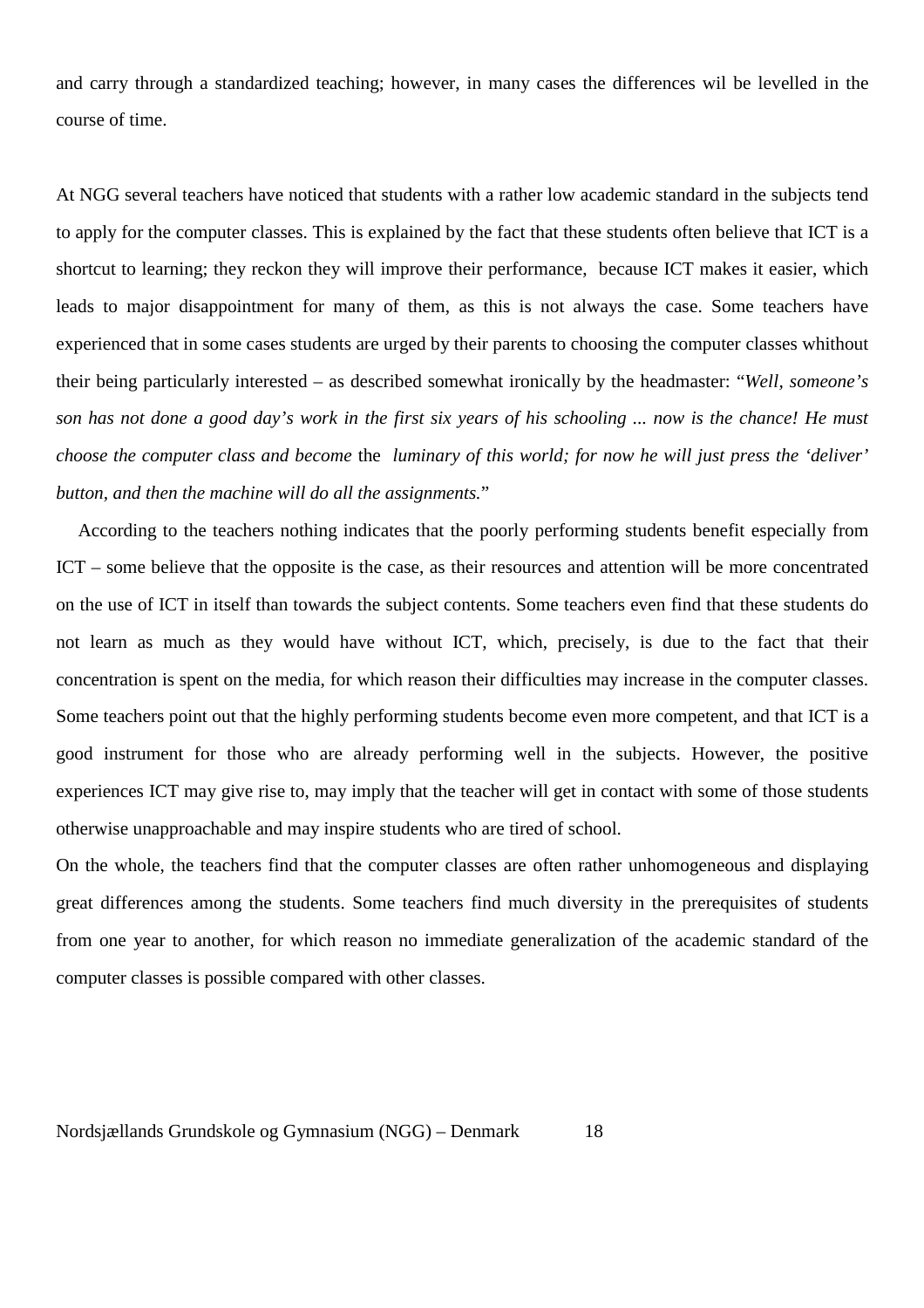## 3.3 The diffusion pattern of the innovation

An attempt to sketch the innovation of which the integration formed part at NGG brings out a somewhat blurred picture. Thus, from the start of the computer classes in 1992 till today no points of rotation or milestones can be immediately identified, which have been of decisive importance to why the implementation of ICT looks like it does today. The school has not been involved in any externally established project<sup>vii</sup> aiming at integrating ICT, and the innovation may seem to be marked by a certain ad hoc method. It is possible to identify certain persons, who have been set on integrating ICT – among others the ICT co-ordinator, the leadership and a few teachers, but any decided diffusion of ICT cannot be said to have taken place at NGG throughout the years. Rather the innovation still tends to be concentrated around the same persons, who considered ICT relevant right from the start.

This may indicate that NGG has had too great expectations on the computer classes as regards their capacity to carry through by themselves. Thus, one of the consequences of the fact that the school emphasizes the individual teacher's freedom in his or her choice of teaching methods and right to teach, what he or she finds relevant – within frames set by the leadership – appears in the computer classes, where to a steadily decreasing degree ICT is integrated in the teaching. One teacher finds that the decreasing interest and the change of attitude among the teachers are due to the fact that a collective pedagogical innovative setting around the computer classes was never established, nor a general support among all the teachers was accomplished.

 $\overline{a}$ 

<sup>&</sup>lt;sup>vii</sup> Officially NGG participates in ENIS, however this cannot be said to have had any influence on the integration of ICT in teaching.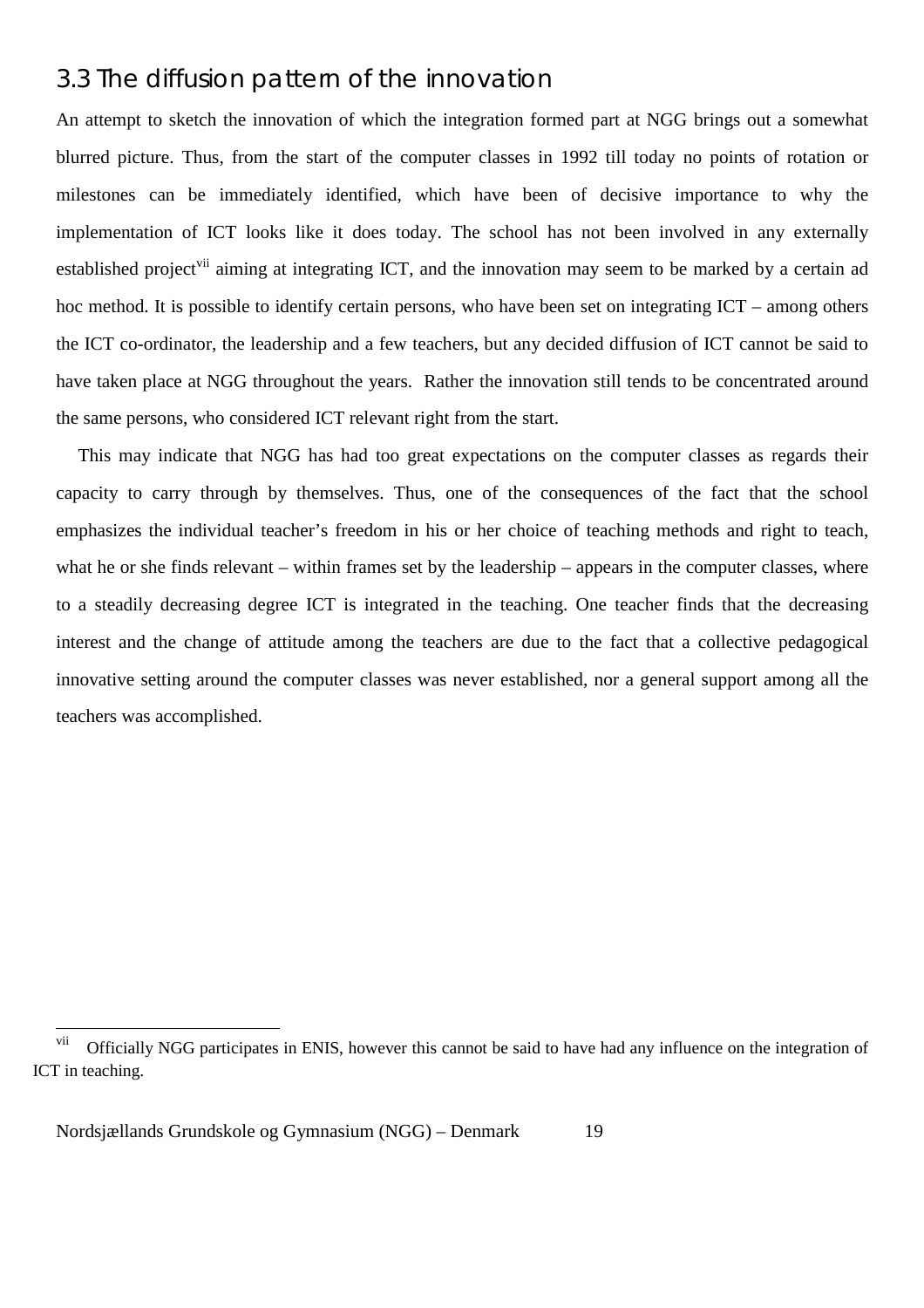### The role of leadership

At NGG the headmaster is a key person and his influence is discernible throughout the school. The school is a product of his visions, and the organic structure implies that he carries the general responsibility and competence of decision. Thus, the leadership has an essential influence on, how the school and the teaching are organized. Important questions – pedagogical as well as financial – are decided here and subsequently passed on to others for implementation. Apparently most matters must pass the headmaster's desk, and if the teachers present a good idea for a teaching programme etc. it is always discussed with the headmaster who estimates whether it is sufficiently realistic and expedient for carrying through. In co-operation with the ICT co-ordinators the leadership also makes the decisions of purchase of hardware and software. Most teachers find that the leadership is open to innovation, and they also feel encouraged to integrating ICT in their teaching.

#### Sustainability and scalability

In many ways the ICT innovation at NGG has turned out differently from what was expected, and actually, the school finds itself in a situation where it is discussed how ICT should be integrated into teaching in the most expedient way. It is not so much a question of its justification; all the interviewed persons believe that ICT will be an important factor in the students' future occupational situation, for which reason ICT skills have to be mediated to the students. Rather it is the quality of the present organization, its volume and form which is critically scrutinized, as apparently, the basis of the computer classes has changed.

It appears as an essential part of the teachers' opinions on their school that NGG must be considered an innovative one, among other things, because it established computer classes, before it had become usual to use ICT in teaching at all. At the beginning of the 1990es one imagined that in the course of time ICT would, to some extent, replace the teacher and permit a qualitatively different kind of teaching, where the teacher should concentrate more on developing educational software. The idea was that everywhere around the school networks should be available to the students for connecting their portable computers. Teaching would consist in "... *the teacher sitting at his desk distributing assignments to the students via the network, and students returning their solutions the same way, and so on.*" (Inspector). Also it was taken for granted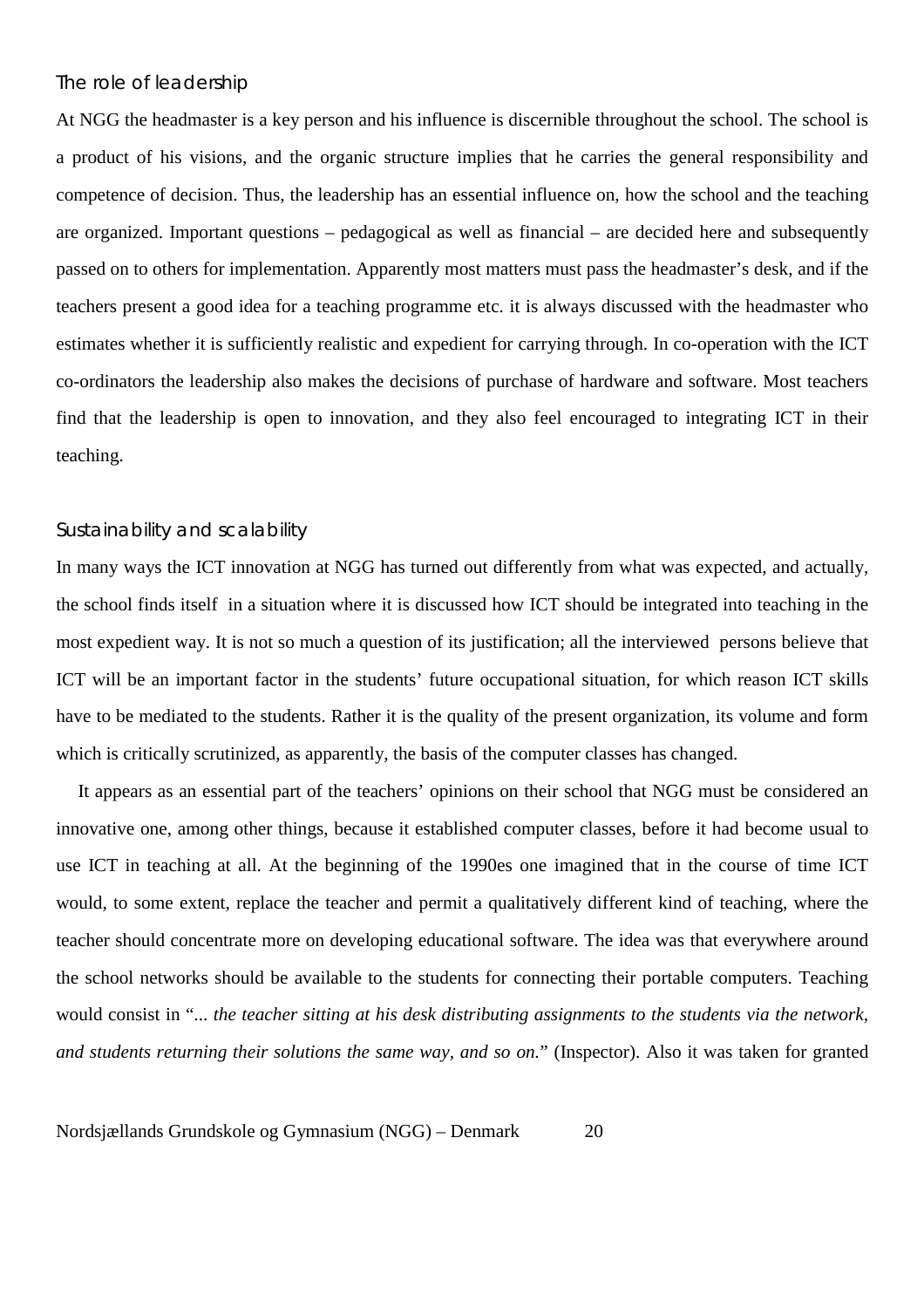that ICT would have a positive influence on the academic standards. "*At the beginning it was quite obvious that a lot of people, also parents and students, believed that, once you had a computer the world would be saved, meaning that one's performance in the subjects would rise from average to super, super, super.*" (Teacher).

All the interviewed persons find that today they have got a more realistic view upon the role of ICT in teaching. ICT did not replace the teacher, nor the book, as the software was never developed that would compensate for human interaction and reflection. Moreover, a series of pedagogical challenges appeared, which had not been foreseen in the preparatory phase. For instance how a teacher should tackle a technical problem in a teaching situation which was based on fully operational computers with all students. The functions of ICT have been discussed currently, and today the computers are considered an instrument integrated in teaching the same way as other kinds of aid. Thus, a certain flexibility in application has developed, where it is no longer intended that the teaching should be based on ICT, but that technology should be integrated, wherever it is relevant.

What really happened during the period from the start of the computer classes and up till now is not quite easily seen through, as the innovation NGG has not been subject to current analysis. However, some point out that the fact that the school never had a real strategy and operationable objectives for the implementation of ICT has implied that the innovation took a rather haphazard course. Furthermore, it is emphasized that the lack of a plan for in-service training of the staff has implied that the teachers have very different ICT competences, and that, for the same reason, the pedagogical innovation takes place in small innovative settings here and there in the organization.

One teacher finds that the societal development has entirely caught up with the computer classes of NGG, as the students possess the most basic ICT skills beforehand, and according to the teacher, the teaching in its present form has had its day. He criticizes the school for not attempting an innovation of the contents of the computer class teaching, and for being insufficiently progressive pedagogically.

The decreasing teacher engagement is seen as an increasing problem at NGG, which is particularly expressed by students and parents, whose demands on the volume of ICT use in the computer classes are not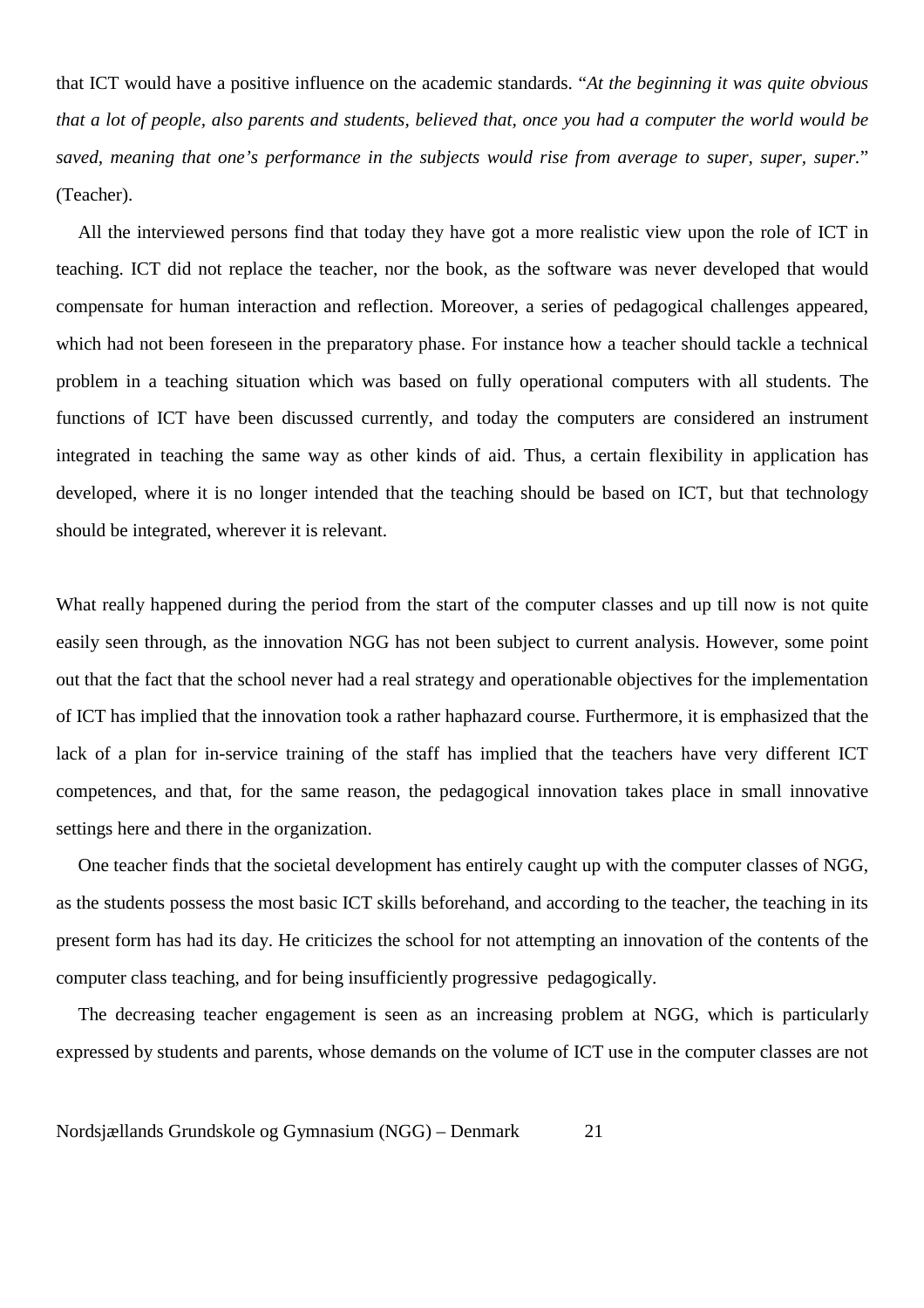met with. It has been discussed whether a solution of the failing engagement might be a special team of teachers to be in charge of the computer classes only. However, the headmaster has emphasized that the classes should not always be taught by the same teachers, and, according to the ICT co-ordinator, the risk that students base their choice of a computer class on their attitude to individual teachers should not be taken.

Today many of the teachers would prefer that the future integration of ICT will take place in the computer rooms available at the school. They find that here they will be granted the possibility of concentrating on projects where the relevance of ICT is obvious, and where daily technical problems could be avoided.

In the upper secondary school section of NGG the history is different from that of the primary and lower secondary school section. Here computer classes were started, but as a consequence of an apparently insufficient teacher competence to teach these classes they were closed down. One teacher explains that one of the reasons for upper secondary school not to offer computer classes is, among other things, that it has not been capable of making a structure into which ICT could be integrated; there were no well-defined objectives for the implementation. This he considers a necessity in the future. "*I think it is very important to have a group of teachers who feel confident about computers; who ... have some ideas of how it may be used in a subject – and that is simply a condition for going on.*" (Webmaster).<sup>viii</sup> Today the students of the upper secondary school may choose to bring a portable computer, but the teaching as such is not based on ICT.

In the primary and lower secondary school section of NGG it is discussed at present whether like in the upper secondary school section, it should be made optional for the students to bring their portable computers; however, this solution will also have some consequences which are not considered expedient by everybody. For instance, the ICT co-ordinator points out, if not everybody has a portable computer ICT will be even more reduced into an instrument for note-taking, and the teacher will be unable to give the class tasks involving ICT. Nor will the students be taught in a way that gives them a thorough knowledge of the

viii However, also some practical problems arose in connection with the continuation of offering computer class teaching in upper secondary school. For instance, it cannot be expected that an entire class will choose the same stream, for which reason a sufficiently high number of students per class cannot be brought about.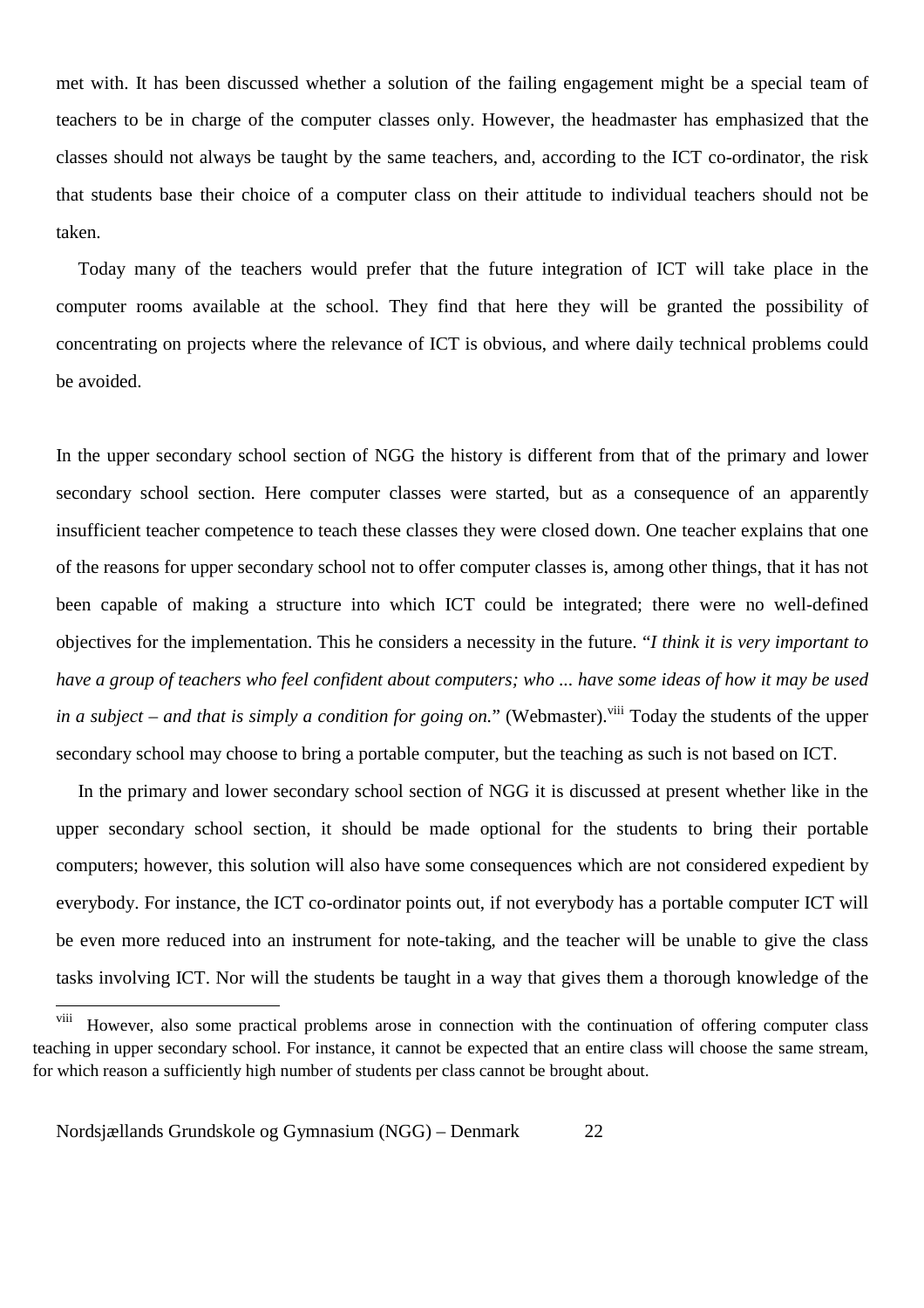capacities of different software programmes, as is the case in the computer classes today. Furthermore, the ICT co-ordinator does not find that the necessary teacher competence is present at NGG to secure all students ICT skills. Closing down the computer classes will make the students' ICT instruction even more sporadic and far less extensive than is the case today. Nor does the headmaster or the inspector of primary and lower secondary school seem to agree with those of the teaching staff who want to close down the computer classes and instead base the ICT integration on the computer rooms. "*On the contrary, we would like all classes to become computer classes of some kind or other.*" (Inspector).

The discussion seems to be marked by the fact that the parties involved have not had a common basis upon which advantages and disadvantages might be considered. On the teacher level, apparently, the discussion is whether computer classes are relevant at all, whereas on the leadership level the discussion does not concern the existence of computer classes but rather a change in their shape and contents. However, the shape integration has assumed hitherto does not immediately seem reliable – a clarification of objectives and means is needed.

Retrospectively, several of the staff members of NGG realize that when planning new educational efforts it is essential to set up a general strategy. This strategy must comprise both the practical and the pedagogical dimension. It is also important that, to some degreee or other, everybody realizes the relevance of carrying through the project; however, it is crucial that some will take up the responsibility and guide the innovation into the direction desired. Finally, a current discussion and maybe wording of new sub-objectives is necessary as one cannot be sure that the innovation will proceed as expected – as experience has shown.

As a consequence of the school's unrealistic expectations to the computer classes many point out that in order to make ICT a strong point in the teaching it is important to take up a critical attitude to the media. The guiding principle of the ICT implementation in the individual class must be a qualitative evaluation of when ICT will represent a support to the pedagogical objectives of the teaching.

Another important condition for realization of the project is a merely material matter. The financial resources for purchase and maintenance of equipment must be available. The headmaster of NGG emphasizes the importance of having a person who can handle the technical problems, thus preventing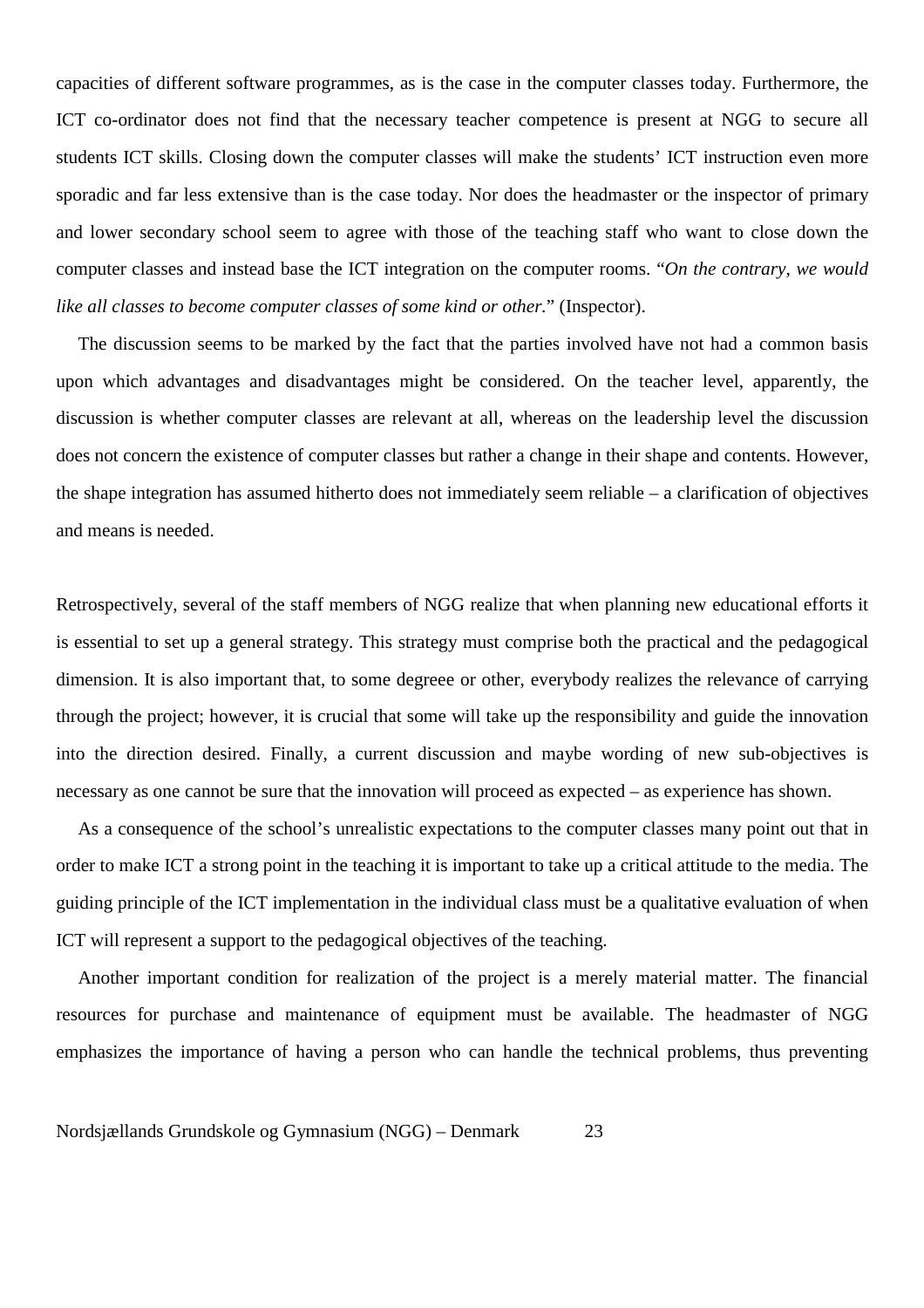longdrawn interruptions of the teaching. Among other things, the allocation of resources depend on the support of the leadership to a project of this size. A positive attitude on the part of the leadership and a willingness to spend time and financial resources must be present in order to sustain the project. However, in this connection it is important to realize that the resources generally available in a school are far from sufficient to keep abreast with the technological development – it will always lag behind as far as equipment is concerned. This problem appears, among other things, when new programmes cannot be used on outdated computers. Therefore, in a computer class it must be demanded that the students use special programmes – and not necessarily the newest ones.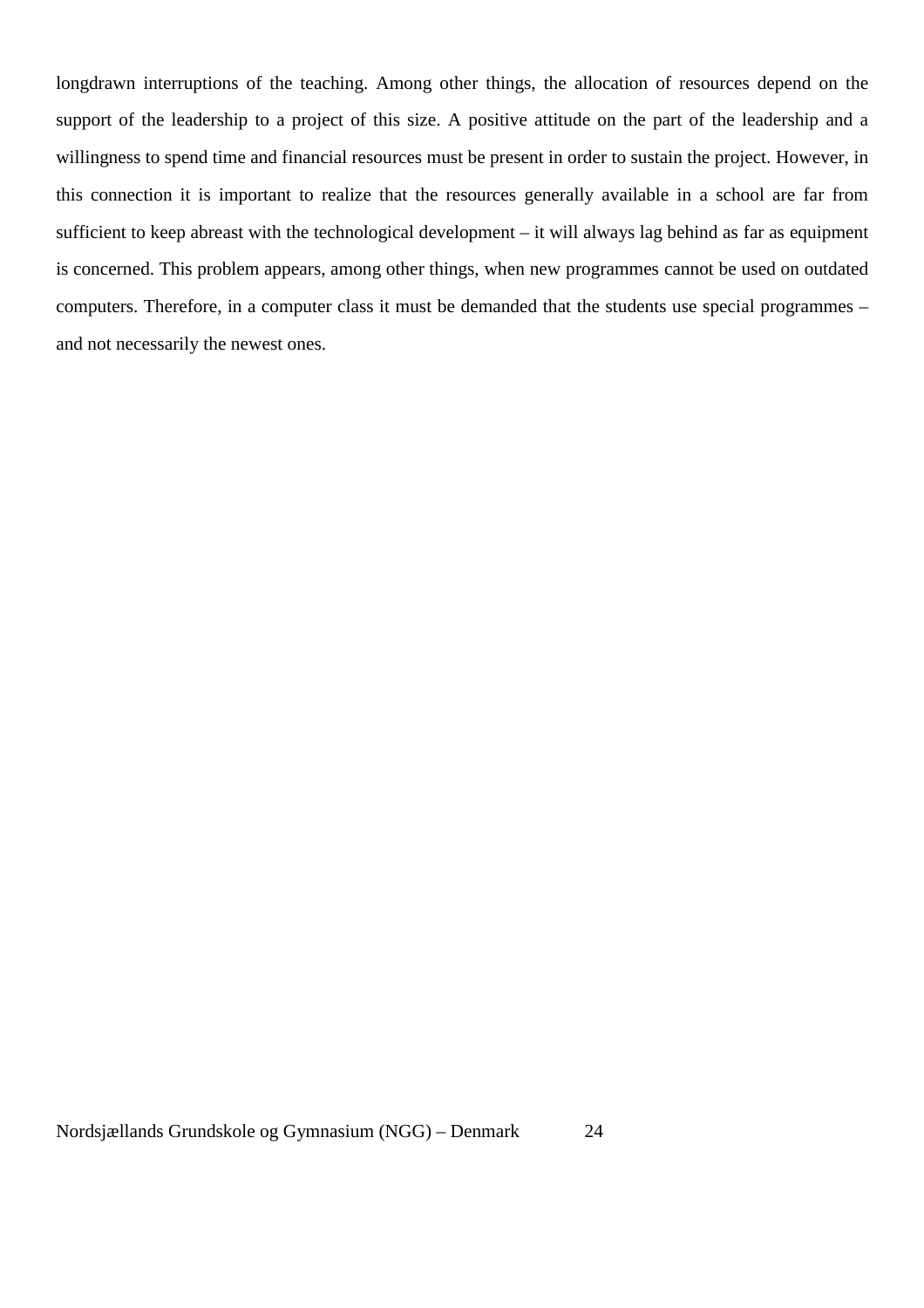## 4 Discussion of hypotheses

### 4.1 Hypothesis 1

*Technology is a strong catalyst for educational innovation and improvement, especially when the World Wide Web is involved. The rival hypothesis is that where true school-wide improvement is found, technology served only as an additional resource and not as a catalyst, that the forces that drove the improvements also drove the application of technology to specific educational problems.*

### Material supporting hypothesis 1

ΧAt NGG experience shows that the implementation of ICT must be linked with a current discussion and development if it should lead to educational or organizational innovation. This realization has implied that today the school is re-considering the concept and the objectives in order to see how the technology can be adapted to new conditions, and how more teachers can be involved in the innovation of the computer classes.

#### Material supporting the rival hypothesis

ΧOriginally, the intention was that the implementation of ICT should lead to a radical restructuring of the form of teaching of the school, and the computer classes appeared as a visionary idea of how the school might meet with the demands of future, where ICT was expected to play an important role. But although ICT is used daily in the computer classes, the integration of ICT has not lived up to the original expectations, and it is functioning more as an (important) resource within the traditional forms of teaching.

ΧThe general opinion is that ICT has a series of potentials, when it comes to motivation and differentiation of teaching, and it is true that in the computer classes the students generally acquire much more ICT competence than is the case in the ordinary classes. Thus, the school has applied ICT as a pedagogical resource, but the technology cannot be said to have worked as a catalyst for a more radical innovation of teaching or organization.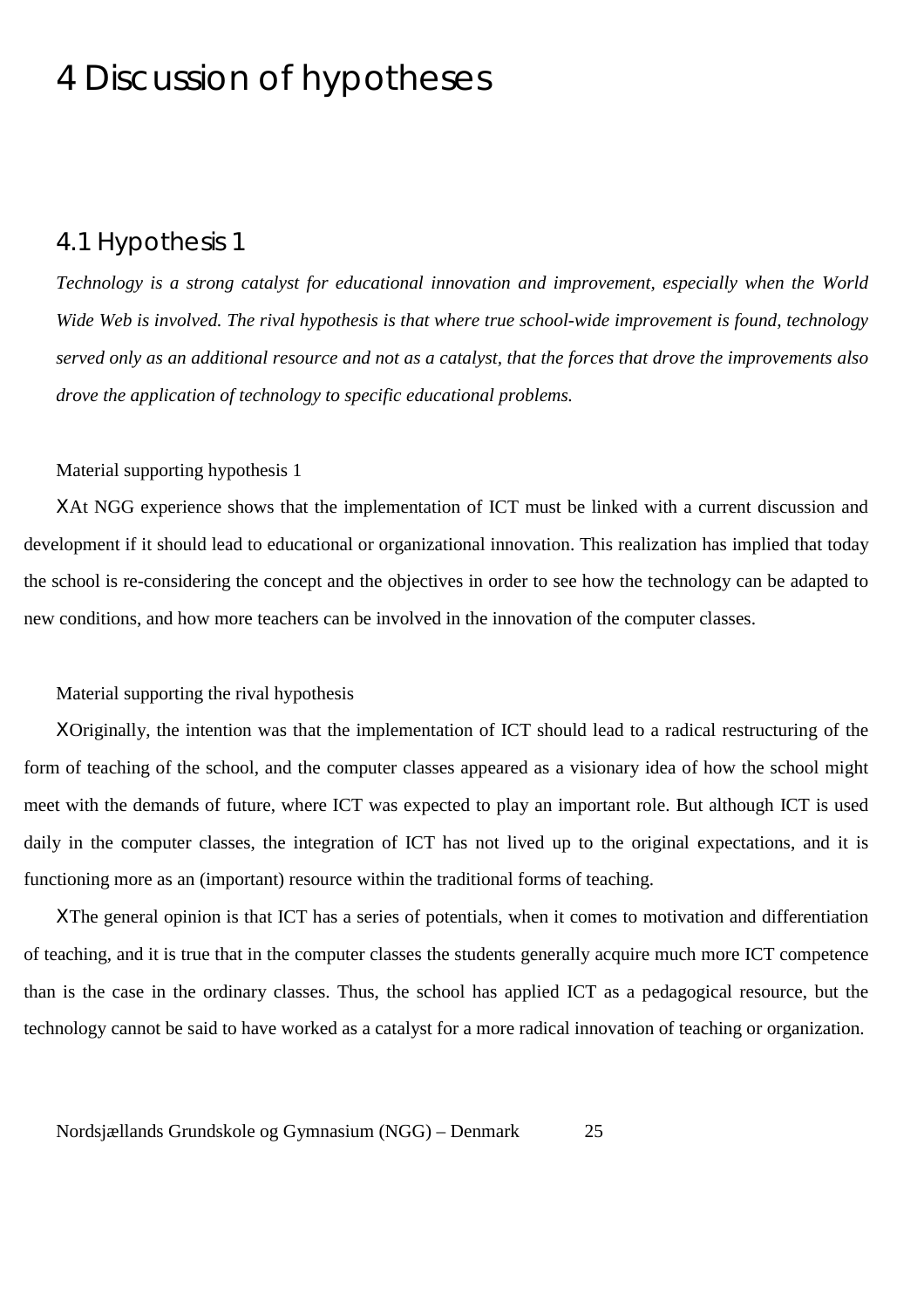Even though NGG is using its experiences with ICT implementation as a basis for discussion and maybe a rephrasing of the intentions with the computer classes it cannot be said that up till now the implementation has been a catalyst for innovation. However, the school's expectations as regards technology have been directed primarily towards the pedagogical aspect, where, however, no real catalystic function can be pointed out either. Thus, it must be concluded that at NGG ICT has functioned as a resource in teaching.

## 4.2 Hypothesis 2

*The diffusion of the innovation/improvement (and therefore of ICT) followed the traditional diffusion pattern for innovations, as outlined by Rogers (1995). The rival hypothesis is that technology functions differently from traditional innovations and that therefore different diffusion patterns occur.*

### Description of the diffusion pattern

The computer classes of NGG have existed for about 10 years, and the assessment is that it is practically the same teachers who, at that time, involved themselves in the implementation who carry the innovation today. These teachers can be said to form a group of entrepreneurs, but an actual network around the ICT implementation has not come about. Thus, in spite of the intense attention on the computer classes, initially, the school has not succeeded in establishing an innovative setting around the computer classes or having the in-service training organized in a way that has gradually involved more of the staff members. To a certain degree this is due to the fact that throughout the process participation has been voluntary, and a number of teachers who, among other things, have not recognized the relevance of ICT, have used this possibility of not choosing to integrate ICT in their teaching.

Another matter impeding the diffusion is the fact that sufficient assistance for the solution of currently occurring technical and pedagogical problems has not been available. These difficulties have contributed to a slow decrease of the teachers' engagement, and in spite of a great effort as regards arrangement of training courses and technical assistance the ICT co-ordinator has not been able to solve this task alone. Even though, generally, the teachers find that the leadership supports ICT related initiatives, in-service training etc., apparently there is no clear leadership strategy in this field, which might have supported the ICT co-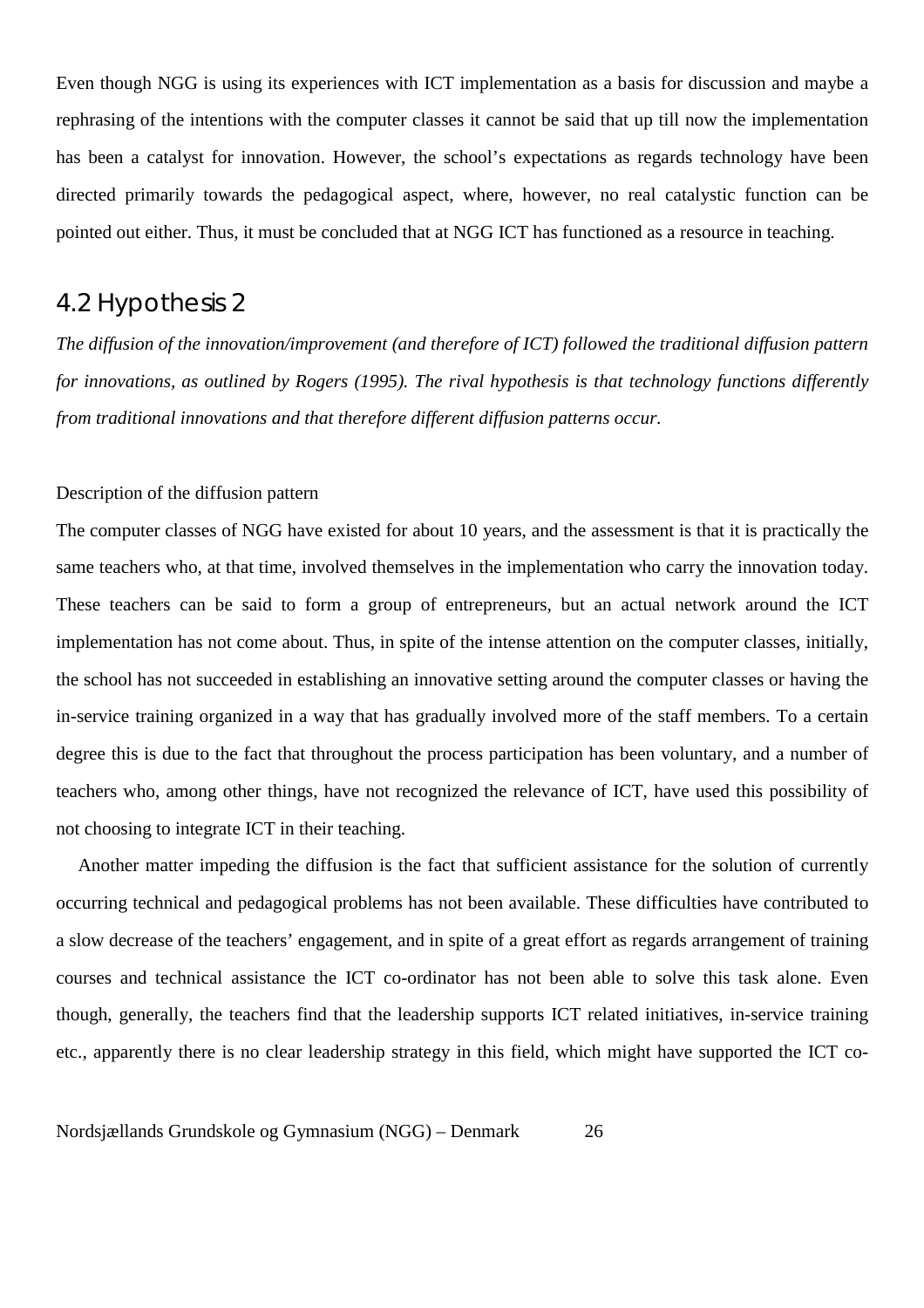ordinator's efforts and the general ICT innovation of the school.

## 4.3 Hypothesis 3

*Successful implementation of ICT depends mostly upon staff competence in the integration of ICT into instruction and learning. This hypothesis assumes that teachers mediate ICT applications when they are successful, and that ICT's academic value relates positively to teacher competence. The rival hypothesis is that the school technological infrastructure and student ICT competence rather than staff competence determine ICT implementation outcomes.*

#### Material supporting hypothesis 3

ΧThe experience of the upper secondary school section of NGG where the computer classes were closed down was that the necessary teacher competences were not present – the teachers did not feel prepared for integrating ICT on a large scale. Therefore, it is considered a condition for ICT implementation that the teachers realize the possibilities of ICT and understand how to use them.

ΧThe students find that the teachers' ICT competences are an essential condition, if the computers should be used for anything but an instrument for note-taking.

ΧThe computer class teachers are not allocated according to their ICT competences but rather according to other professional qualifications. The consequence has been that the use of ICT in the computer classes has been rather variable, as some of the teachers chose not to use ICT in their teaching at all, due to lack of competence. One argument for this decision is that if a teacher does not master ICT on a certain level, he or she will look silly, the students being the more competent.

#### Material supporting the rival hypothesis

ΧAt NGG the ICT teaching in ordinary classes is dependant on the access to the two computer rooms of the school, which is decisive for, how often the students use ICT. This restriction does not exist in the computer classes, for which reason the degree of application is much higher in those classes.

ΧTechnical difficulties are considered a severe problem in the computer classes. The teaching is based on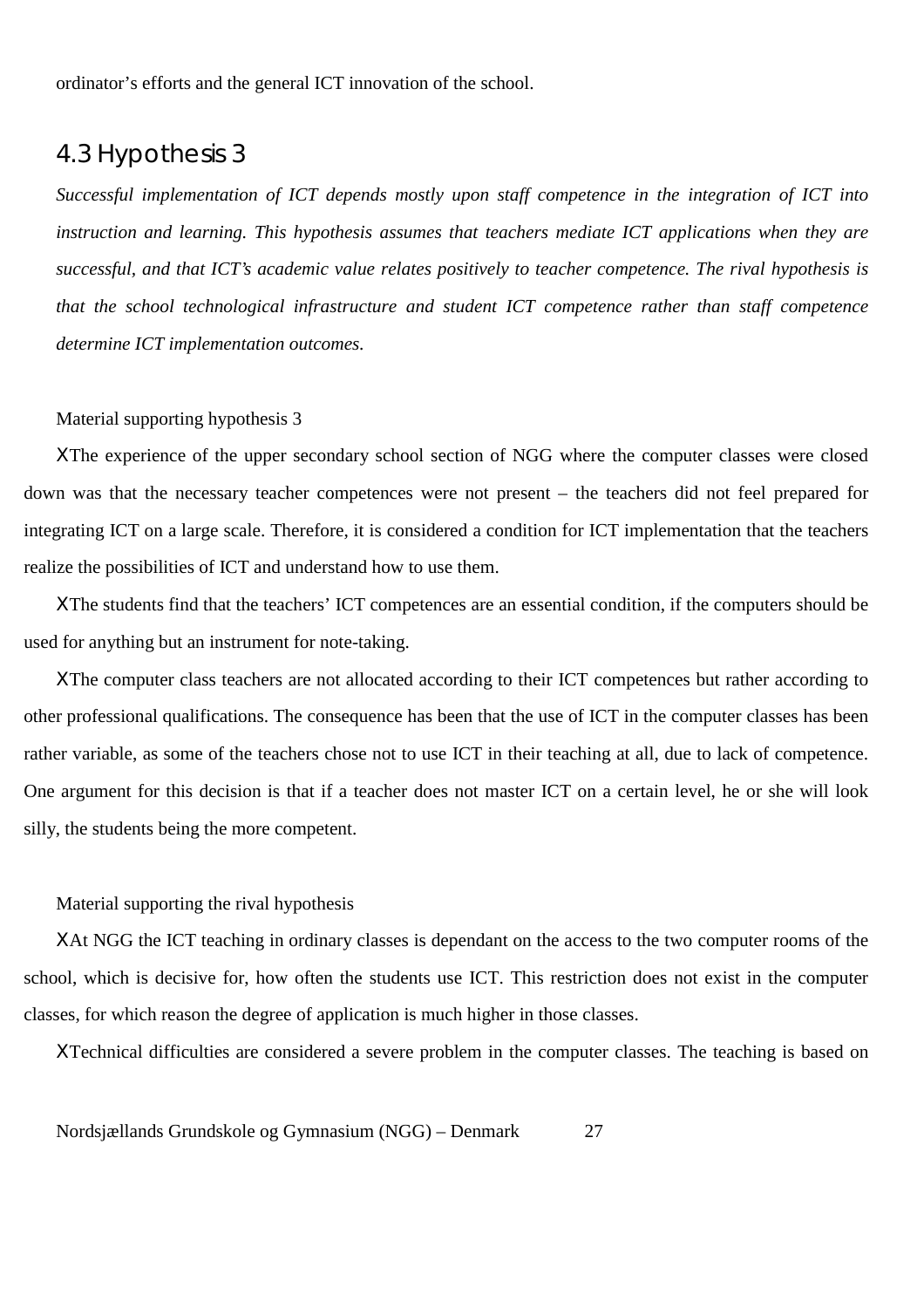the computers' being operational, and if some of the portable computers are out of order the students in question are cut off from participating actively, and, moreover, part of the teaching time is spent on trying to solve the technical problems.

ΧThe computer classes are, physically, bound to certain classrooms, where power and net outlets have been installed. The net outlets have often been exposed to wanton destruction, which has restricted or hindered the teachers in integrating www and carrying through the teaching planned for these classes.

ΧIt is necessary to put demands on the software of the students' portable computers, as it is a source of many conversional problems if students and teachers work in different programmes.

It appears that the teachers' engagement and actual competences are of great importance to the integration of ICT into teaching at NGG. When the teachers do not possess the necessary competences, they often choose not to integrate ICT into their teaching – also in the computer classes – and innovation seems to come to a halt. The students find that teacher competences are decisive for the quality of ICT teaching and, consequently, also for further developement and engagement in the use of ICT in teaching.

Throughout the implementaton the school's attitude has been that the teachers should not be forced into development/upgrading of qualifications. The school has tried currently to stimulate also the more reluctant teachers to acquiring ICT competences, but there is still a group of teachers having very little knowledge of the media. Thus, today much variation exists as regards teacher competences, and as, at the same time, the teachers have a high degree of freedom in their choice of teaching methods, it may imply that the students end up by leaving school with very different ICT competences.

Today the leadership admits that a special effort must be made to motivate the teachers, as regards the integration of ICT; furthermore, it is discussed whether the principle of voluntariness, which up till now has prevailed, is expedient. It is found important that the teachers' ICT competences are upgraded in order to avoid that, in future, the gap between teacher and student knowledge becomes too wide making a sustainable development impossible.

Nordsjællands Grundskole og Gymnasium (NGG) – Denmark 28 Even though the majority of the material from NGG supports the hypothesis on the importance of teacher competences as regards a succesful implementation of ICT, it appears that also the infrastructure is a very important part of the process. The teachers find it stressing that so many technical problems occur, and even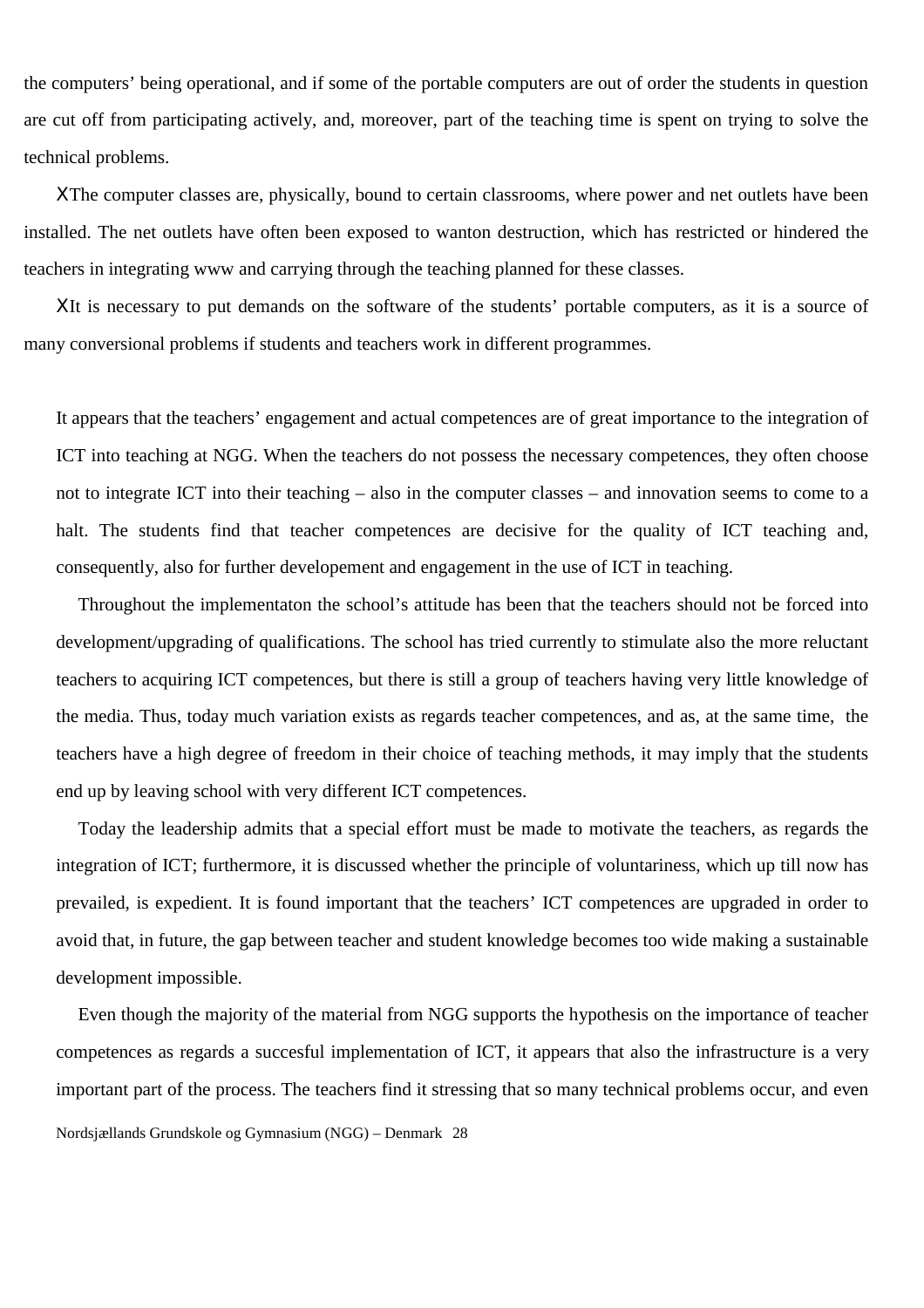the teachers with ICT competence feel an incipient dislike for letting ICT form a great part of the teaching. The school tries to counter this problem by appointing a so called 'computer janitor' whose only task is to solve technical problems.

## 4.4 Hypothesis 4

*Gaps in academic performance between high and low poverty students will not increase when all students have equal access to ICT. The rival hypothesis is that equal access to ICT will lead to more advantaged students increasing the performance gap with disadvantaged (high poverty) students.*

#### Material supporting hypothesis 4

ΧIt is a general experience among the teachers of NGG that the students' benefit from the teaching depends on their engagement and attitude to learning.

ΧOne of the advantages at ICT, which is emphasized, is that the technology may establish more room for differentiation of teaching, which is a general quality to the benefit of all students, offering the possibility of introducing them to challenges on the basis of their own prerequisites.

ΧApparently, another advantage is that the use of ICT in teaching may leave the teacher time for giving extra support to those students, who do not perform very well in the subjects. The other students can be left to independently solving ICT-related tasks, and in this way the differences between student groups may be levelled.

### Material supporting the rival hypothesis

ΧAt NGG a tendency is discernible to consider ICT a good instrument for those students, who perform well in the subjects, and that often these students achieve even higher academic standards.

However, not all the well-performing students are masters of ICT, and there are also examples of positioning among the students taking place by well-performing students seeking help with students who are less wellperforming in the subjects but competent ICT users. Thus, there are tendencies at NGG supporting both hypotheses.

Nordsjællands Grundskole og Gymnasium (NGG) – Denmark 29 However, there is also a third tendency, which points towards a connection between the ICT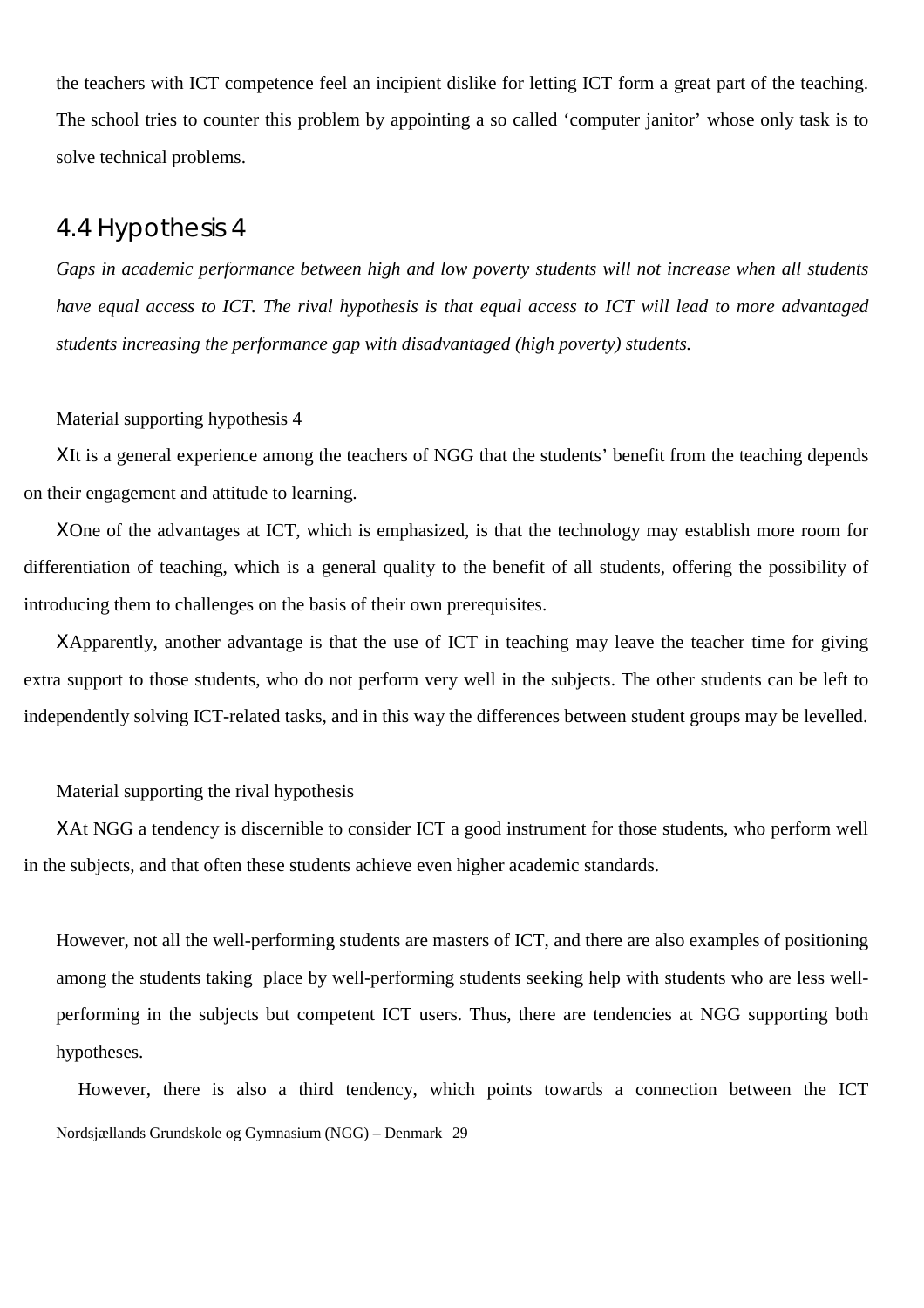implementation in the shape of special computer classes and decreasing academic standards as regards the not so well performing students. Thus, the computer classes have shown examples of considerable differences between the student level from one year to another – some years even saw the least wellperforming students applying for the computer classes, expecting that ICT would upgrade their academic standard. In this connection there is a risk that some of these students will learn even less, as they direct their entire concentration towards the technical aspects of ICT and not towards the subject contents. Consequently, in some cases it has proved difficult to maintain the academic standards in the computer classes expected by NGG, for which reason it is being discussed, whether the computer classes in their present shape is an expedient arrangement.

Even though it is difficult to draw unambiguous conclusions from the material from NGG something speaks for the point that ICT *may* lead to an increase of the difference in academic standards between well performing and less well performing students, if the teachers do not consciously and actively use those qualities of ICT that will pull into the opposite direction (e.g. differentiation of teaching, student cooperation etc.).

### 4.5 Hypothesis 5

*Successful implementation of ICT will lead to the same or higher academic standards in spite of the low quality of many ICT materials. Academic standards are a function of teacher and school expectations and* not of the standards of textbooks, ICT materials, and the like. The alternative hypothesis is that ICT use will *lead to a lowering of academic standards as students spend more time on marginally beneficial searches and in browsing poor quality Web and courseware content.*

#### Material supporting hypothesis 5

ΧIf the computer is only used as an instrument of note-taking which at present is the tendency in the computer classes, the quality of software is not decisive.

Material supporting the rival hypothesis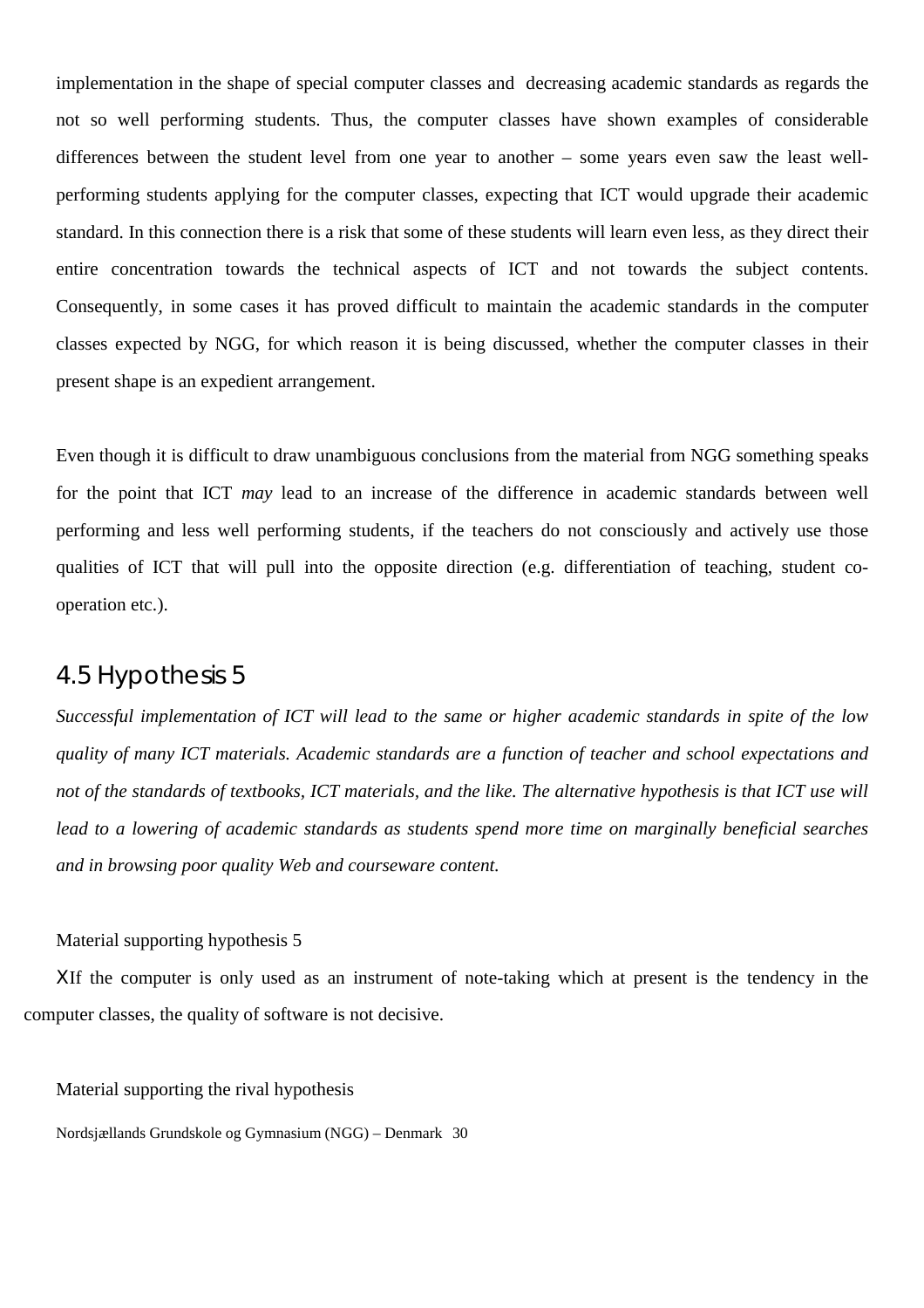ΧThe experience of NGG shows that sometimes it will demand much time and cause disturbance during lessons, when the students work with ICT, as they easily let themselves be disturbed by other functions than those decided by the teacher. Apart from causing disturbance during lessons the teachers in general have no negative experience with the use of www.

It is difficult to draw conclusions to hypothesis 5 on the basis of the actual experiences from NGG, as the school precisely aims at sorting out software that does not live up to the school's demands on quality – and it is attempted through the pedagogical efforts to prevent an inexpedient use of the technology. However, both points of view are implicitly confirmed through the necessity of these precautions. As a consequence of this it seems obvious that on the part of the teachers it is not a question of lowering demands or expectations on the quality of teaching or the efforts of students, just because ICT forms part of the teaching.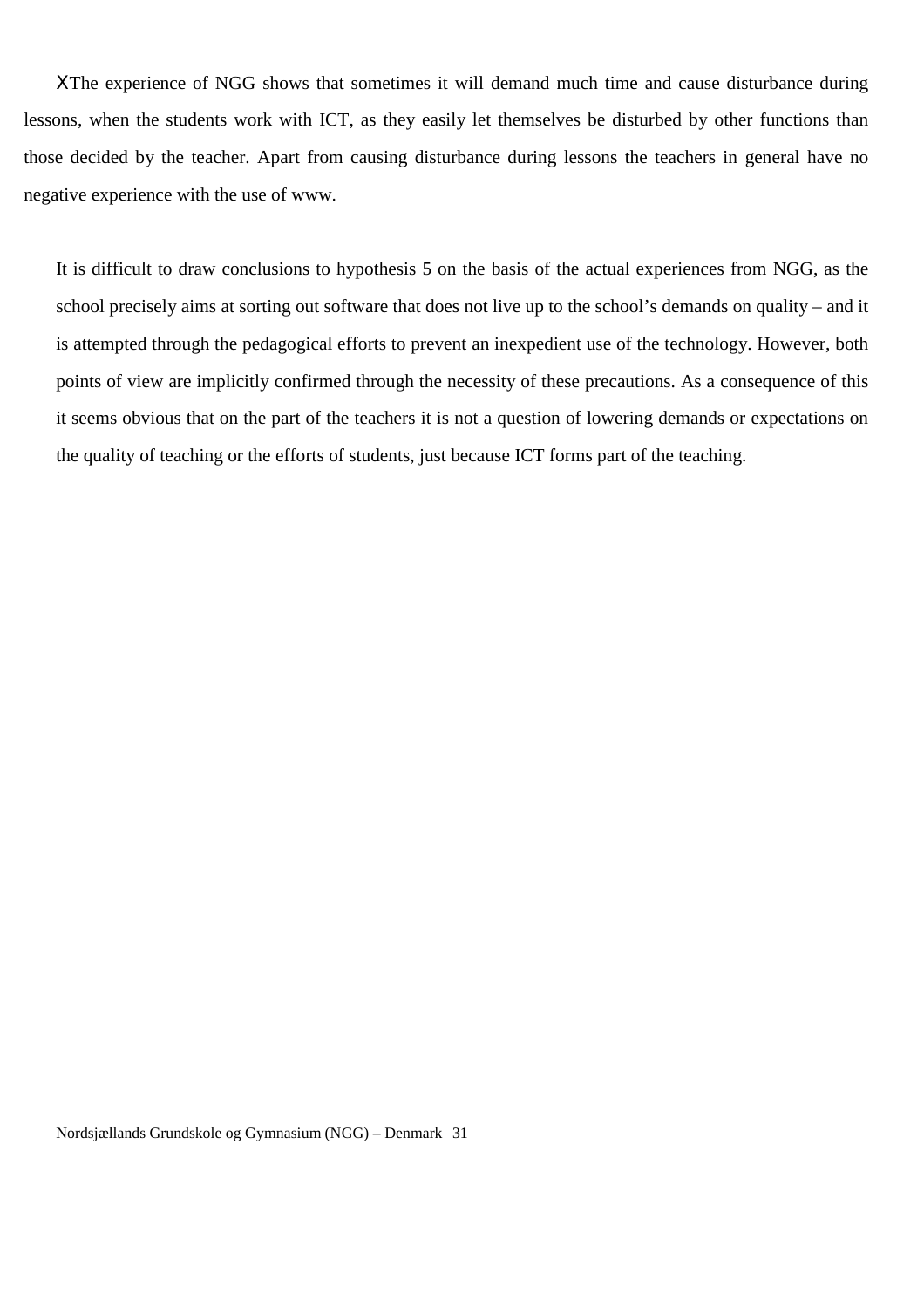## 5 The future

The technological development in society runs fast, and at NGG certain circumstances indicate that the school is reconsidering the principle of voluntariness formerly maintained, as regards the teachers' upgrading of their qualifications in the ICT field. For instance, several initiatives are slowly being established in order to upgrade the teachers' ICT qualifications. The headmaster mentions that it has been considered to have someone from the outside arrange training courses for the group of teachers who has not tried to gain insight into ICT on their own initiative.

The inspector for the primary and lower secondary school sector expects that in future it will be demanded that all teachers upgrade their ICT skills, consequently, also the teachers of NGG. "*It is our intention in the long run that all teachers should have an ICT Driving License – a Pedagogical ICT Driving License.*" (Inspector). The ICT co-ordinator's hopes for the future of NGG are that all students bring a portable computer, when they start in school, so that there will be a possibility of working currently and intensively with ICT. She finds that also the teachers will benefit from increased access to computers. The same attitude is taken up by the inspector for primary and lower secondary school, who believes that in the near future there will be more computers at the school in general, and also that the teachers will use the possibilities of communication offered by ICT, both mutually and in relation to the parents. "*I believe, really, that the school will not be in charge of this development ... it will come from the outside.*" (Inspector).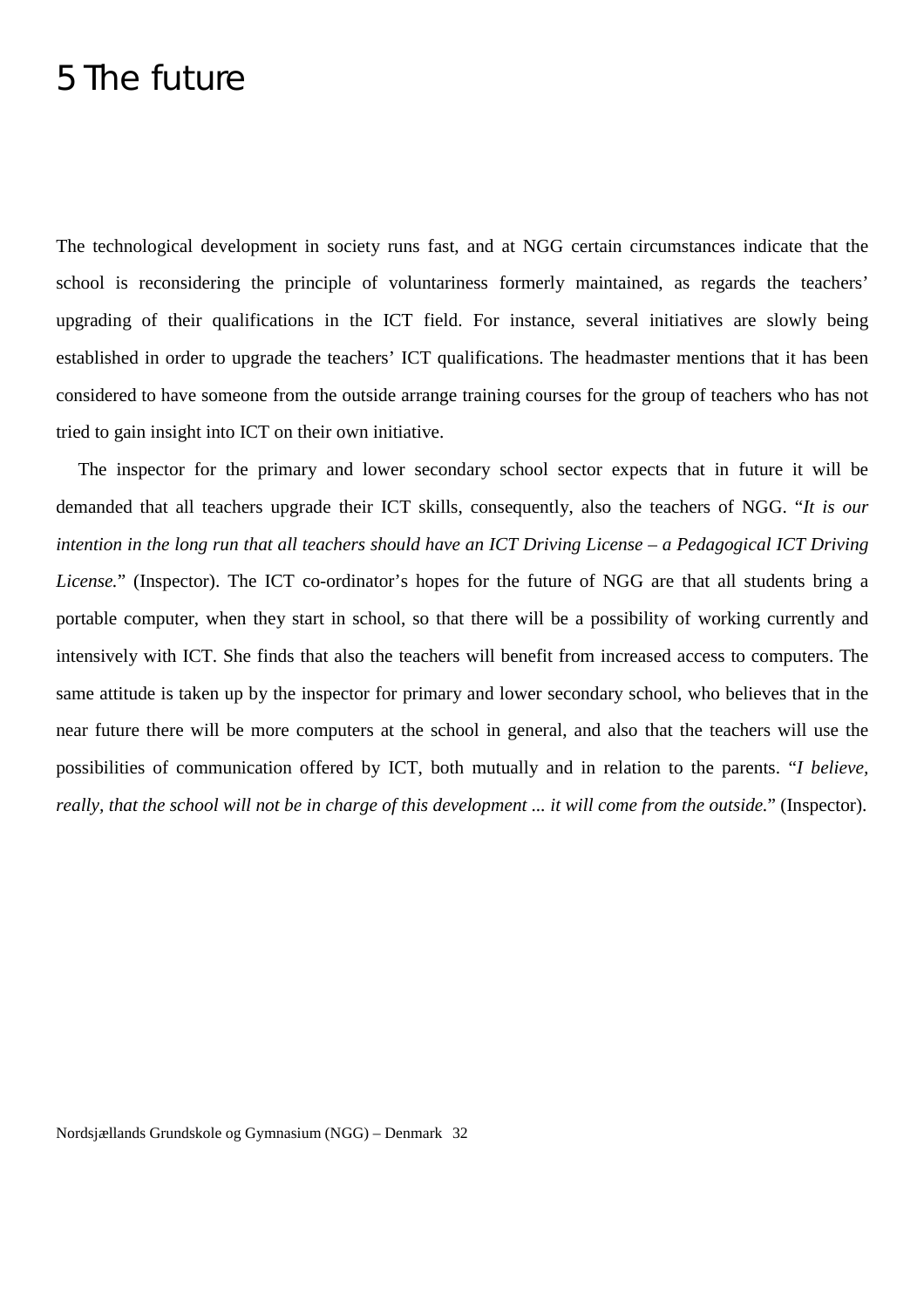## Appendix A

In Denmark the team behind 'Case studies – organisational change' comprised project leader Arne Carlsen, project reseracher Lotte Broe and project assistants Lea Holst Spenceley and Ulla Milner Drewsen – all employees of The Danish University of Education. The study was carried through on the basis of OECD/CERI design "A workbook for case studies of organisation change. Version 9b-August 8, 2000".

At an initial meeting the school was informed on the study in general, the requested amount of interviews, observations, additional material and the questionnaire part.

The school visit was carried through by the project assistants and lasted for five days. The programme was arranged by the school and consisted of four observation sessions of abt. 45 minutes and a total of 17 interviews.

The informants were: headmaster (abt.  $1\frac{1}{2}$  hour), inspector for primary and lower secondary school (1 hour), ICT co-ordinator (2 interviews of 1 hour), webmaster (1 hour), 6 teachers (1 hour), 3 groups of students, abt. 12 students in total (30 min.), 2 parents (30 min.). One teacher interview was not tape recorded, otherwise all interviews were recorded and transcribed.

Of 120 questionnaires 29 were returned. The school decided to let the teachers answer the questionnaires on a voluntary basis.

The aditional material consisted of 20 pamphlets, articles and notes. Much was general background information on the school; however, the material also comprised internal notes from meetings concerning the computer classes.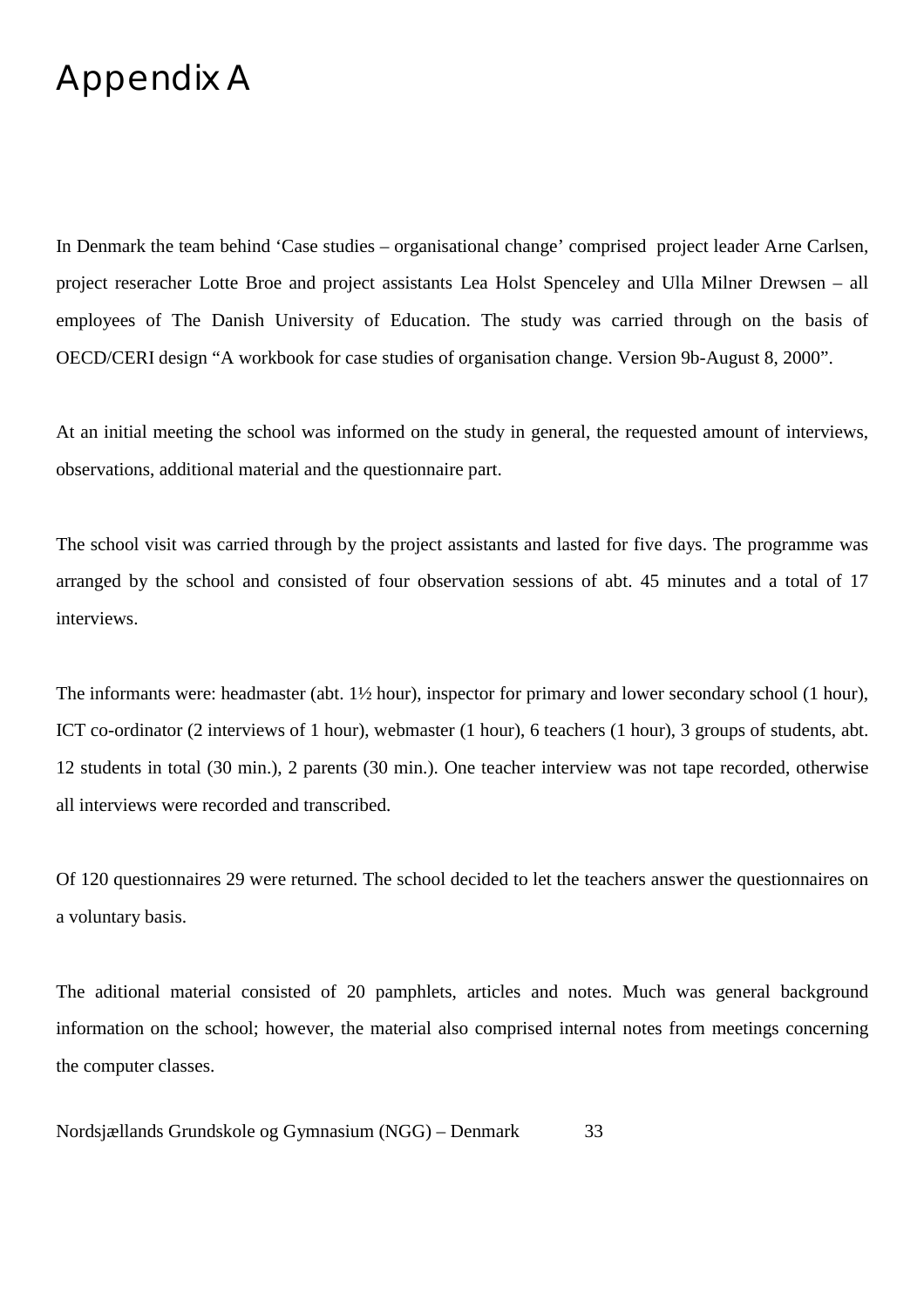# Appendix B

((Please insert Appendix B – Nordsjællands Grundskole og Gymnasium))